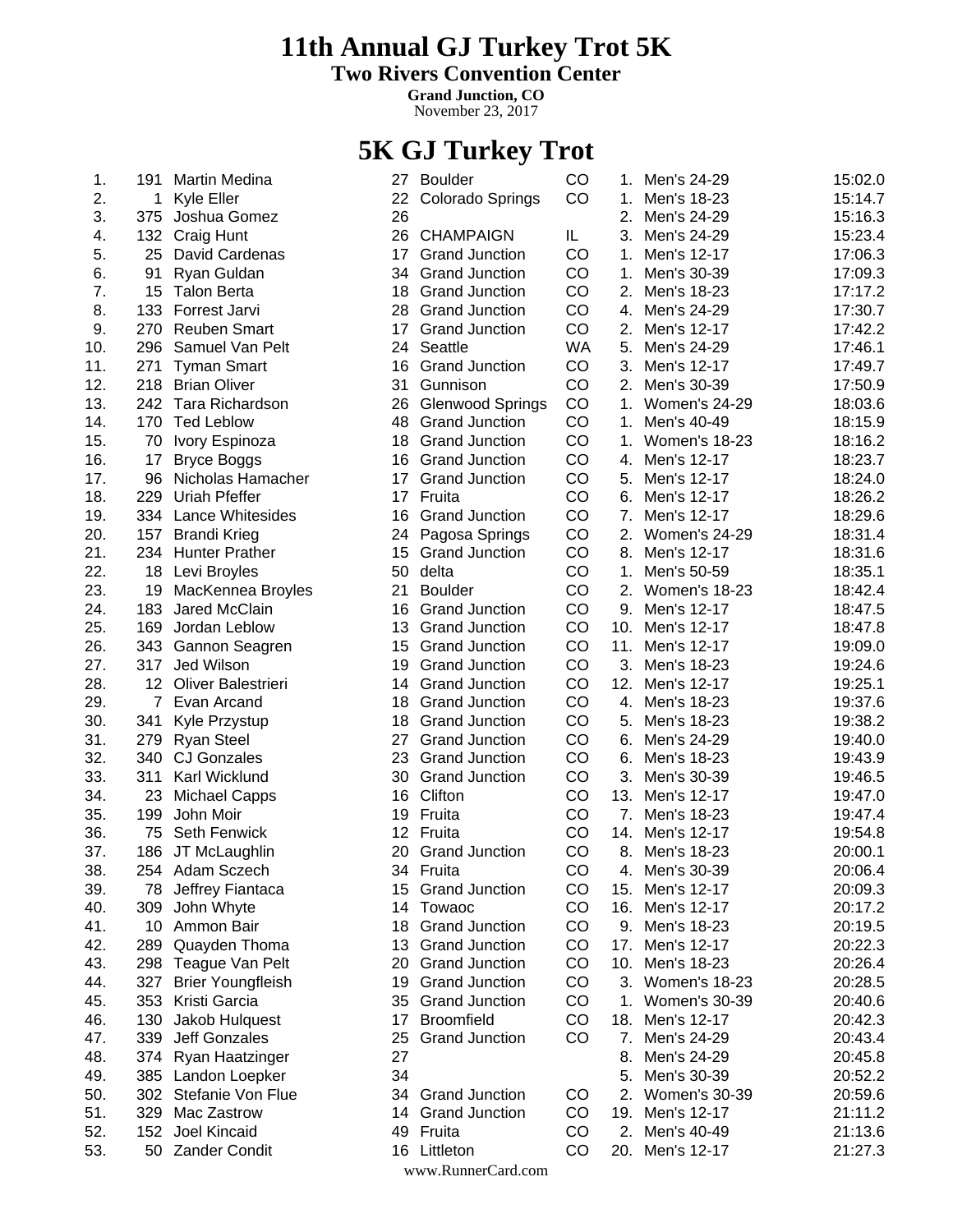| 54.        | 280 | <b>Suzie Steel</b>        |
|------------|-----|---------------------------|
| 55.        | 76  | John Ferguson             |
| 56.        | 312 | <b>Brian Williams</b>     |
| 57.        | 126 | Rebecca Hittle            |
| 58.        | 35  | <b>Courtlyn Carpenter</b> |
| 59.        | 248 | <b>Carl Scheevel</b>      |
| 60.        | 153 | Kyle Kincaid              |
| 61.        | 256 | logan seriani             |
| 62.        | 102 | Jennis Hart               |
| 63.        | 225 | Lanie Osborne             |
| 64.        | 105 | <b>Milan Haupt</b>        |
| 65.        | 361 | Jack Jordan               |
| 66.        | 181 | Kayleigh Matook           |
| 67.        | 284 | Luke Sturgeon             |
| 68.        | 326 | Dave Younger              |
| 69.        | 117 | <b>Bill Hilty</b>         |
| 70.        | 120 | maya hilty                |
| 71.        | 232 | Adam Poovey               |
| 72.        | 110 | Kari Henning              |
| 73.        | 253 | Karis Scroggs             |
| 74.        | 290 | Scott Thompson            |
| 75.        | 156 | Andy Krieg                |
| 76.        | 294 | <b>Taylor Valentine</b>   |
| 77.        | 171 | <b>Tyce LeFebre</b>       |
| 78.        | 315 | <b>Sherry Williams</b>    |
| 79.        | 150 | Sarah Kem                 |
| 80.        | 228 | <b>Jack Perrin</b>        |
| 81.        | 318 | Jonah Wilson              |
| 82.        | 247 | <b>Rick Sanger</b>        |
| 83.        | 6   | Elaina Arcand             |
|            | 204 |                           |
| 84.        |     | Erin Neil                 |
| 85.<br>86. | 206 | <b>Michael Neil</b>       |
|            | 282 | Danny Stewart             |
| 87.        | 193 | Jacob Melchor             |
| 88.<br>89. | 372 | <b>Tyler Coleman</b>      |
|            | 345 | Paige Kaptuch             |
| 90.        | 141 | Miller Jones              |
| 91.        | 360 | Bryan Lee                 |
| 92.        | 378 | <b>Bree Pease</b>         |
| 93.        | 87  | <b>Anthony Gray</b>       |
| 94.        | 258 | Terrance Serrano          |
| 95.        | 328 | <b>Troy Youngfleish</b>   |
| 96.        | 134 | <b>Brooke Jewsen</b>      |
| 97.        | 299 | <b>Cody Volt</b>          |
| 98.        | 48  | Cayden Condit             |
| 99.        | 131 | Kevin Hulquest            |
| 100.       | 40  | <b>Terry Carter</b>       |
| 101.       | 111 | Sam Henning               |
| 102.       | 269 | Kari Skordas              |
| 103.       | 358 | Nickolas Berg-Espino      |
| 104.       | 138 | Elizabeth Jones           |
| 105.       | 184 | Adam McGovern             |
| 106.       | 38  | Joe Carr                  |
| 107.       | 250 | <b>Brian Schneider</b>    |
| 108.       | 281 | Andrea Stewart            |
| 109.       | 129 | Kayla Hopkins             |
| 110.       | 266 | Eric Siersma              |
| 111.       | 376 | Kristen Siewertsen        |
| 112.       | 357 | Josh Walker               |
| 113.       | 34  | Johnathan Carlton         |

| 58 | <b>Grand Junction</b>   | CO |
|----|-------------------------|----|
| 61 | <b>Grand Junction</b>   | CO |
| 34 | <b>Grand Junction</b>   | CO |
| 14 | Molina                  | CO |
| 23 | <b>Grand Junction</b>   | CO |
| 22 | <b>Grand Junction</b>   | CO |
| 20 | Fruita                  | CO |
| 15 | Fruita                  | CO |
|    |                         |    |
| 22 | Gj                      | CO |
| 34 | <b>Grand Junction</b>   | CO |
| 19 | <b>Grand Junction</b>   | CO |
| 14 | <b>Grand Junction</b>   | CO |
| 28 | Fruita                  | CO |
| 14 | <b>Grand Junction</b>   | CO |
| 61 | <b>Grand Junction</b>   | CO |
| 51 | <b>Grand Junction</b>   | CO |
| 18 | grand junction          | CO |
| 19 | <b>Grand Junction</b>   | CO |
| 28 | <b>Grand Junction</b>   | CO |
| 23 | <b>Grand Junction</b>   | CO |
| 11 | Greeley                 | CO |
| 57 | Pagosa Springs          | CO |
| 20 | Fruita                  | CO |
| 11 | <b>Grand Junction</b>   | CO |
| 43 | <b>Grand Junction</b>   | CO |
| 23 | Clifton                 | CO |
|    |                         |    |
| 15 | <b>Grand Junction</b>   | CO |
| 20 | <b>Grand Junction</b>   | CO |
| 50 | <b>Grand Junction</b>   | CO |
| 14 | <b>Grand Junction</b>   | CO |
| 31 | Denver                  | CO |
| 61 | <b>Grand Junction</b>   | CO |
| 32 | <b>Glenwood Springs</b> | CO |
| 17 | <b>Grand Junction</b>   | CO |
| 29 |                         |    |
| 39 | <b>Grand Junction</b>   | CO |
| 12 | Grand junction          | CO |
| 19 | <b>Grand Junction</b>   | CO |
| 37 |                         |    |
| 22 | Gunnison                | CO |
| 38 | Vernal                  | UT |
| 48 | <b>Grand Junction</b>   | CO |
| 39 | Denver                  | CO |
| 22 | Kremmling               | CO |
| 14 | Littleton               | CO |
|    | <b>Broomfield</b>       | CO |
| 43 |                         |    |
| 40 | <b>Grand Junction</b>   | CO |
| 28 | <b>Grand Junction</b>   | CO |
| 36 | Rawlins                 | WY |
| 15 | <b>Grand Junction</b>   | CO |
| 16 | <b>Grand Junction</b>   | CO |
| 21 | Collbran                | CO |
| 47 | <b>Grand Junction</b>   | CO |
| 42 | Parker                  | CO |
| 32 | <b>Glenwood Springs</b> | CO |
| 30 | Fruita                  | CO |
| 34 | Fruita                  | CO |
| 24 |                         |    |
| 24 | <b>Grand Junction</b>   | CO |
| 27 | clifton                 | CO |
|    | www.RunnerCard.com      |    |
|    |                         |    |

| 54.  |     | 280 Suzie Steel           | 58 | <b>Grand Junction</b>   | CO        | 1.  | Women's 50-59        | 21:27.5 |
|------|-----|---------------------------|----|-------------------------|-----------|-----|----------------------|---------|
| 55.  | 76  | John Ferguson             | 61 | <b>Grand Junction</b>   | CO        | 1.  | Men's 60-69          | 21:32.9 |
| 56.  | 312 | <b>Brian Williams</b>     | 34 | <b>Grand Junction</b>   | CO        | 6.  | Men's 30-39          | 21:35.4 |
| 57.  | 126 | Rebecca Hittle            | 14 | Molina                  | CO        | 1.  | <b>Women's 12-17</b> | 21:35.6 |
| 58.  | 35  | <b>Courtlyn Carpenter</b> | 23 | <b>Grand Junction</b>   | CO        | 4.  | Women's 18-23        | 21:36.8 |
| 59.  | 248 | <b>Carl Scheevel</b>      | 22 | <b>Grand Junction</b>   | CO        | 11. | Men's 18-23          | 21:43.4 |
| 60.  | 153 | Kyle Kincaid              | 20 | Fruita                  | CO        | 12. | Men's 18-23          | 21:44.2 |
| 61.  | 256 | logan seriani             | 15 | Fruita                  | CO        | 21. | Men's 12-17          | 21:45.2 |
| 62.  | 102 | Jennis Hart               | 22 | Gj                      | CO        | 5.  | Women's 18-23        | 21:50.6 |
| 63.  | 225 | Lanie Osborne             | 34 | <b>Grand Junction</b>   | CO        | 3.  | <b>Women's 30-39</b> | 21:51.1 |
| 64.  | 105 | <b>Milan Haupt</b>        | 19 | <b>Grand Junction</b>   | CO        | 6.  | Women's 18-23        | 21:52.8 |
| 65.  | 361 | Jack Jordan               | 14 | <b>Grand Junction</b>   | CO        | 22. | Men's 12-17          | 21:56.1 |
| 66.  | 181 | Kayleigh Matook           | 28 | Fruita                  | CO        | 3.  | <b>Women's 24-29</b> | 21:57.5 |
| 67.  |     | 284 Luke Sturgeon         | 14 | <b>Grand Junction</b>   | CO        | 23. | Men's 12-17          | 21:58.6 |
| 68.  | 326 | Dave Younger              | 61 | <b>Grand Junction</b>   | CO        | 2.  | Men's 60-69          | 21:59.7 |
| 69.  | 117 | <b>Bill Hilty</b>         | 51 | <b>Grand Junction</b>   | CO        | 2.  | Men's 50-59          | 22:03.8 |
| 70.  | 120 | maya hilty                | 18 | grand junction          | CO        | 7.  | Women's 18-23        | 22:06.8 |
| 71.  | 232 | <b>Adam Poovey</b>        | 19 | <b>Grand Junction</b>   | CO        | 13. | Men's 18-23          | 22:10.6 |
| 72.  | 110 | Kari Henning              | 28 | <b>Grand Junction</b>   | CO        | 4.  | <b>Women's 24-29</b> | 22:12.7 |
| 73.  | 253 | Karis Scroggs             | 23 | <b>Grand Junction</b>   | CO        | 8.  | Women's 18-23        | 22:14.4 |
| 74.  | 290 | Scott Thompson            | 11 | Greeley                 | CO        | 1.  | Men's 1-11           | 22:15.5 |
| 75.  | 156 | Andy Krieg                | 57 | Pagosa Springs          | CO        | 3.  | Men's 50-59          | 22:17.7 |
| 76.  | 294 | <b>Taylor Valentine</b>   | 20 | Fruita                  | CO        | 9.  | <b>Women's 18-23</b> | 22:18.3 |
| 77.  | 171 | <b>Tyce LeFebre</b>       | 11 | <b>Grand Junction</b>   | CO        | 2.  | Men's 1-11           | 22:18.4 |
| 78.  | 315 | <b>Sherry Williams</b>    | 43 | <b>Grand Junction</b>   | CO        | 1.  | <b>Women's 40-49</b> | 22:31.0 |
| 79.  | 150 | Sarah Kem                 | 23 | Clifton                 | CO        | 10. | Women's 18-23        | 22:38.2 |
| 80.  | 228 | Jack Perrin               | 15 | <b>Grand Junction</b>   | CO        | 24. | Men's 12-17          | 22:38.7 |
| 81.  | 318 | Jonah Wilson              | 20 | <b>Grand Junction</b>   | CO        | 14. | Men's 18-23          | 22:39.7 |
| 82.  | 247 | <b>Rick Sanger</b>        | 50 | <b>Grand Junction</b>   | CO        | 4.  | Men's 50-59          | 22:40.4 |
| 83.  | 6   | Elaina Arcand             | 14 | <b>Grand Junction</b>   | CO        | 2.  | Women's 12-17        | 22:50.4 |
| 84.  | 204 | <b>Erin Neil</b>          | 31 | Denver                  | CO        | 4.  | <b>Women's 30-39</b> | 22:50.7 |
| 85.  | 206 | <b>Michael Neil</b>       | 61 | <b>Grand Junction</b>   | CO        | 3.  | Men's 60-69          | 22:51.1 |
| 86.  | 282 | Danny Stewart             | 32 | <b>Glenwood Springs</b> | CO        | 7.  | Men's 30-39          | 22:51.2 |
| 87.  | 193 | Jacob Melchor             | 17 | <b>Grand Junction</b>   | CO        | 25. | Men's 12-17          | 22:52.7 |
| 88.  | 372 | <b>Tyler Coleman</b>      | 29 |                         |           | 9.  | Men's 24-29          | 22:53.6 |
| 89.  | 345 | Paige Kaptuch             | 39 | <b>Grand Junction</b>   | CO        | 5.  | <b>Women's 30-39</b> | 22:54.8 |
| 90.  | 141 | <b>Miller Jones</b>       | 12 | Grand junction          | CO        | 26. | Men's 12-17          | 22:57.1 |
| 91.  |     | 360 Bryan Lee             | 19 | <b>Grand Junction</b>   | CO        | 15. | Men's 18-23          | 22:58.3 |
| 92.  | 378 | <b>Bree Pease</b>         | 37 |                         |           | 6.  | Women's 30-39        | 23:01.2 |
| 93.  | 87  | <b>Anthony Gray</b>       | 22 | Gunnison                | CO        | 16. | Men's 18-23          | 23:05.6 |
| 94.  | 258 | <b>Terrance Serrano</b>   | 38 | Vernal                  | <b>UT</b> | 8.  | Men's 30-39          | 23:08.1 |
| 95.  | 328 | <b>Troy Youngfleish</b>   | 48 | <b>Grand Junction</b>   | CO        | 3.  | Men's 40-49          | 23:13.1 |
| 96.  | 134 | <b>Brooke Jewsen</b>      | 39 | Denver                  | CO        | 7.  | <b>Women's 30-39</b> | 23:14.2 |
| 97.  | 299 | Cody Volt                 | 22 | Kremmling               | CO        | 17. | Men's 18-23          | 23:16.1 |
| 98.  | 48  | Cayden Condit             | 14 | Littleton               | CO        | 3.  | <b>Women's 12-17</b> | 23:19.1 |
| 99.  | 131 | Kevin Hulquest            | 43 | Broomfield              | CO        | 4.  | Men's 40-49          | 23:20.9 |
| 100. | 40  | <b>Terry Carter</b>       | 40 | <b>Grand Junction</b>   | CO        | 5.  | Men's 40-49          | 23:25.0 |
| 101. | 111 | Sam Henning               | 28 | <b>Grand Junction</b>   | CO        | 10. | Men's 24-29          | 23:25.1 |
| 102. | 269 | Kari Skordas              |    | 36 Rawlins              | <b>WY</b> | 8.  | Women's 30-39        | 23:25.8 |
| 103. | 358 | Nickolas Berg-Espino      | 15 | <b>Grand Junction</b>   | CO        | 27. | Men's 12-17          | 23:26.0 |
| 104. | 138 | Elizabeth Jones           | 16 | <b>Grand Junction</b>   | CO        | 4.  | <b>Women's 12-17</b> | 23:27.5 |
| 105. | 184 | Adam McGovern             | 21 | Collbran                | CO        | 18. | Men's 18-23          | 23:28.2 |
| 106. | 38  | Joe Carr                  | 47 | <b>Grand Junction</b>   | CO        | 6.  | Men's 40-49          | 23:30.9 |
| 107. | 250 | <b>Brian Schneider</b>    |    | 42 Parker               | CO        | 7.  | Men's 40-49          | 23:33.5 |
| 108. | 281 | Andrea Stewart            | 32 | <b>Glenwood Springs</b> | CO        | 9.  | <b>Women's 30-39</b> | 23:33.8 |
| 109. | 129 | Kayla Hopkins             |    | 30 Fruita               | CO        | 10. | <b>Women's 30-39</b> | 23:34.1 |
| 110. | 266 | Eric Siersma              |    | 34 Fruita               | CO        | 9.  | Men's 30-39          | 23:35.5 |
| 111. | 376 | Kristen Siewertsen        | 24 |                         |           | 5.  | Women's 24-29        | 23:36.5 |
| 112. | 357 | Josh Walker               | 24 | <b>Grand Junction</b>   | CO        | 11. | Men's 24-29          | 23:36.7 |
| 113. |     | 34 Johnathan Carlton      | 27 | clifton                 | CO        | 12. | Men's 24-29          | 23:43.9 |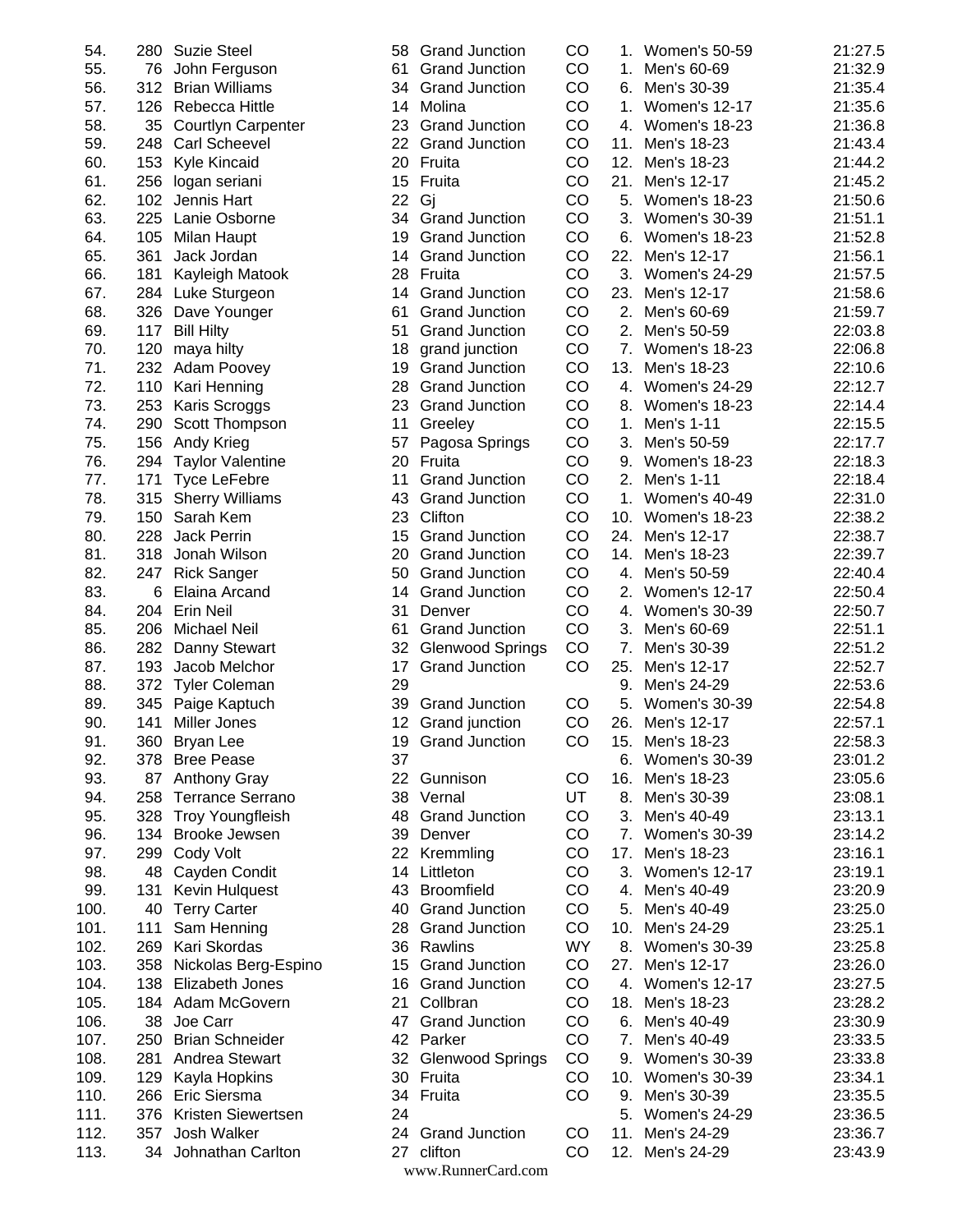| 114. |      | 72 Rebekah Espinoza       | 14      | <b>Grand Junction</b>  | CO | 5.  | Women's 12-17        | 23:45.0 |
|------|------|---------------------------|---------|------------------------|----|-----|----------------------|---------|
| 115. | 240  | <b>Emily Reinig</b>       | 29      | <b>Grand Junction</b>  | CO | 6.  | <b>Women's 24-29</b> | 23:49.4 |
| 116. | 84   | Rodney Garcia             | 43      | <b>Grand Junction</b>  | CO | 8.  | Men's 40-49          | 23:50.8 |
| 117. | 268  |                           | 44      | Fruita                 | CO | 9.  |                      |         |
|      |      | Paul Simmons              |         |                        |    |     | Men's 40-49          | 23:50.9 |
| 118. | 77   | Shannon Fetlz             | 37      | <b>Grand Junction</b>  | CO | 11. | Women's 30-39        | 23:52.3 |
| 119. | 288  | <b>Lily Thatcher</b>      | 11      | <b>Grand Junction</b>  | CO | 1.  | Women's 1-11         | 24:01.6 |
| 120. | 188  | <b>Heather McPherson</b>  | 38      | <b>Grand Junction</b>  | CO | 12. | Women's 30-39        | 24:08.4 |
| 121. | 65   | <b>Caleb Elliss</b>       | 14      | <b>Grand Junction</b>  | CO | 28. | Men's 12-17          | 24:08.6 |
| 122. | 287  | <b>TRENT TARGETT</b>      | 12      | Fruita                 | CO | 29. | Men's 12-17          | 24:09.3 |
| 123. |      | 352 Kristofor Olson       | 34      | <b>Grand Junction</b>  | CO | 10. | Men's 30-39          | 24:10.8 |
| 124. | 175  | Sean Mac Millan           | 45      | <b>Grand Junction</b>  | CO | 10. | Men's 40-49          | 24:11.6 |
| 125. | 127  | <b>Zach Hittle</b>        | 16      | Molina                 | CO | 30. | Men's 12-17          | 24:14.5 |
| 126. | 255  | Lauren Sell               | 31      | <b>GRAND JCTN</b>      | CO | 13. | Women's 30-39        | 24:28.8 |
| 127. | 324  | <b>Trent Wuster</b>       | 46      | <b>FRUITA</b>          | CO | 11. | Men's 40-49          | 24:31.0 |
| 128. | 154  | <b>Taylor Kincaid</b>     | 15      | Fruita                 | CO | 6.  | <b>Women's 12-17</b> | 24:39.9 |
| 129. | 143  | Ryan Keeler               | 25      | <b>Grand Junction</b>  | CO | 13. | Men's 24-29          | 24:45.2 |
| 130. |      | 20 Chris Buzzell          | 34      | <b>Grand Junction</b>  | CO | 11. | Men's 30-39          | 24:49.3 |
| 131. | 52   | Cory Davis                | 40      | Fruita                 | CO | 12. | Men's 40-49          | 24:53.9 |
| 132. |      |                           |         |                        | CO | 11. |                      |         |
|      | 118  | india hilty               | 20      | grand junction         |    |     | Women's 18-23        | 24:57.2 |
| 133. | 119  | jill hilty                | 58      | grand junction         | CO | 2.  | Women's 50-59        | 24:58.2 |
| 134. | 211  | Grayson O'Roark           | 25      | <b>GRAND JUNCTION</b>  | CO | 14. | Men's 24-29          | 24:59.5 |
| 135. | 297  | Tammy Van Pelt            | 49      | <b>Grand Junction</b>  | CO | 2.  | Women's 40-49        | 25:03.6 |
| 136. | 351  | <b>Keller Cacbarreaux</b> | 37      | <b>Grand Junction</b>  | CO | 12. | Men's 30-39          | 25:07.7 |
| 137. | 336  | <b>Tim Coif</b>           | 51      | <b>Grand Junction</b>  | CO | 5.  | Men's 50-59          | 25:10.7 |
| 138. | 348  | Mason Langland            | 10      | <b>Grand Junction</b>  | CO | 3.  | Men's 1-11           | 25:11.9 |
| 139. | 237  | Amberlee Read             | 26      | <b>Grand Junction</b>  | CO | 7.  | Women's 24-29        | 25:14.8 |
| 140. | 215  | Luke Oleson               | 16      | <b>Grand Junction</b>  | CO | 31. | Men's 12-17          | 25:15.5 |
| 141. | 5    | Laura Anderson            | 37      | Saratoga Springs       | UT | 14. | Women's 30-39        | 25:16.8 |
| 142. | 208  | <b>Mike Nordine</b>       | 57      | <b>Grand Junctionc</b> | CO | 6.  | Men's 50-59          | 25:17.1 |
| 143. | 89   | Kate Grossman             | 10      | <b>Grand Junction</b>  | CO | 2.  | Women's 1-11         | 25:21.5 |
| 144. | 45   | Rojelio Chavez            | 32      | <b>Grand Junction</b>  | CO | 13. | Men's 30-39          | 25:26.3 |
| 145. | 66   | <b>Adam Endsley</b>       | 40      | <b>Grand Junction</b>  | CO | 13. | Men's 40-49          | 25:31.7 |
| 146. | 301  | John Von Flue             | 34      | <b>Grand Junction</b>  | CO | 14. | Men's 30-39          | 25:45.5 |
| 147. | 246  | <b>Brock Sanger</b>       | 16      | <b>Grand Junction</b>  | CO | 32. | Men's 12-17          | 25:46.3 |
|      |      |                           |         | <b>Grand Junction</b>  | CO |     |                      | 25:47.3 |
| 148. | 59   | <b>Eric Downing</b>       | 47      |                        |    | 14. | Men's 40-49          |         |
| 149. | 216  | Owen Oleson               | 56      | <b>Grand Junction</b>  | CO | 7.  | Men's 50-59          | 25:49.9 |
| 150. |      | 362 JoAnn Lambert         | 49      | <b>Grand Junction</b>  | CO | 3.  | Women's 40-49        | 25:58.1 |
| 151. |      | 114 Kathryn Herrera       | 52      | <b>Grand Junction</b>  | CO | 3.  | Women's 50-59        | 26:00.8 |
| 152. | 249  | Jay Scheevel              | 60      | <b>Grand Junction</b>  | CO | 4.  | Men's 60-69          | 26:01.4 |
| 153. |      | 292 Nicole Twardowski     | 20      | <b>Grand Junction</b>  | CO | 12. | Women's 18-23        | 26:01.8 |
| 154. |      | 104 Ella Haupt            | 14      | <b>Grand Junction</b>  | CO |     | 7. Women's 12-17     | 26:04.1 |
| 155. | 178  | Juanita Mancuso           | 61      | <b>Grand Jct</b>       | CO | 1.  | Women's 60-69        | 26:15.7 |
| 156. |      | 187 Pam McLaughlin        | 54      | <b>Grand Junction</b>  | CO | 4.  | Women's 50-59        | 26:16.5 |
| 157. | 185  | Jim McLaughlin            | 53      | <b>Grand Junction</b>  | CO | 8.  | Men's 50-59          | 26:16.8 |
| 158. | 125  | Jon Hittle                | 41      | Molina                 | CO | 15. | Men's 40-49          | 26:21.0 |
| 159. | 37   | <b>Brenden Carr</b>       | 17      | <b>Grand Junction</b>  | CO | 33. | Men's 12-17          | 26:23.6 |
| 160. | 135  | Keynan Johannes           | 15      | <b>Grand Junction</b>  | CO | 34. | Men's 12-17          | 26:26.2 |
| 161. | 39   | Joe Carter                | 46      | <b>Grand Junction</b>  | CO | 16. | Men's 40-49          | 26:31.0 |
| 162. | 28   | Madalyn Carlson           | $12 \,$ | Rogers                 | AR |     | 8. Women's 12-17     | 26:32.8 |
| 163. | 223  | Jeff Orehek               | 39      | <b>Grand Junction</b>  | CO | 15. | Men's 30-39          | 26:33.4 |
| 164. | 86   | Sam Garmany               | 11      | <b>Grand Junction</b>  | CO | 4.  | Men's 1-11           | 26:36.6 |
| 165. | 283  | <b>Tim Stouffer</b>       | 61      | <b>Grand Junction</b>  | CO | 5.  | Men's 60-69          | 26:46.2 |
|      |      |                           |         |                        |    |     |                      |         |
| 166. | 278  | <b>Marshall Steel</b>     | 57      | <b>Grand Junction</b>  | CO | 9.  | Men's 50-59          | 26:47.7 |
| 167. | 300  | Tyler Von Burg            | 10      | <b>Grand Junction</b>  | CO | 5.  | Men's 1-11           | 26:50.3 |
| 168. | 36   | Julie Carpenter           | 43      | Aurora                 | CO | 4.  | Women's 40-49        | 26:50.4 |
| 169. | 346. | Chase Worthmann           | 33      | <b>Grand Junction</b>  | CO | 16. | Men's 30-39          | 26:50.5 |
| 170. | 379  | Larkin Watleni            | 8       |                        |    | 6.  | Men's 1-11           | 26:53.5 |
| 171. | 9    | Jason Armendariz          | 23      | Fruita                 | CO | 19. | Men's 18-23          | 26:55.1 |
| 172. |      | 163 Emma-Leigh Larsen     | 53      | Fruita                 | CO |     | 5. Women's 50-59     | 26:57.6 |
| 173. | 377  | <b>Stacy Falsone</b>      | 33      |                        |    |     | 15. Women's 30-39    | 26:58.1 |
|      |      |                           |         | www.RunnerCard.com     |    |     |                      |         |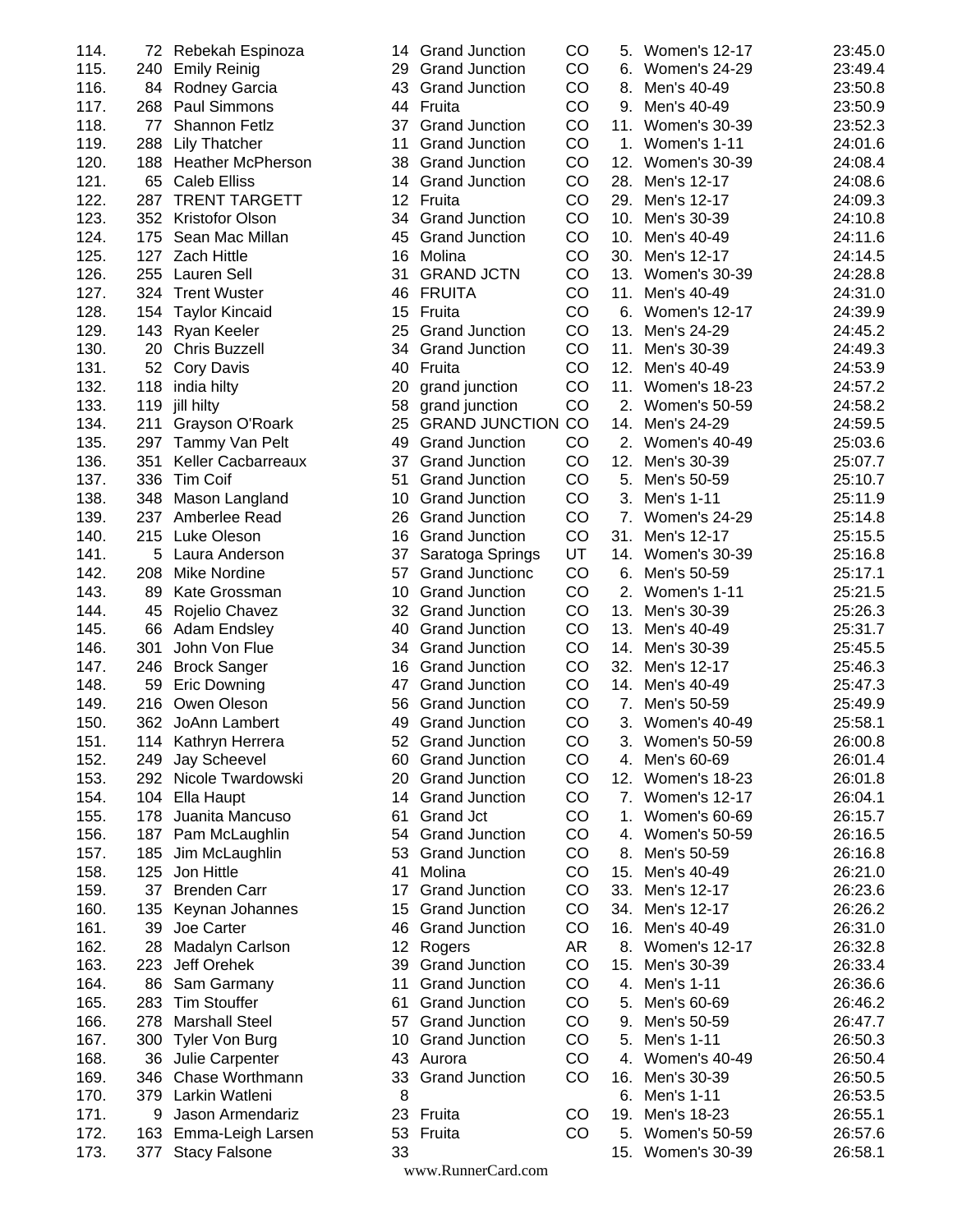| <b>Alex Morrall</b>                      |
|------------------------------------------|
| Mark Hart                                |
| Pamela Ruland                            |
| Jeanie Grooms                            |
| Peyton Nessler                           |
| Sara Smith                               |
| <b>Sherry Padon</b>                      |
| <b>Theodor Lielkoks</b>                  |
| Nicholas Matook                          |
| Ray Jensen                               |
| Kristin Coakley                          |
| Mckala Serrano                           |
| Jerome Gonzales                          |
| Rayah Berta                              |
| <b>Benton Kellerby</b>                   |
| Paul Espinoza                            |
| <b>Clint Carlson</b>                     |
| Katie Larson                             |
| Aspen Johnson                            |
| Keith Holdsworth                         |
| <b>Hailey Sorenson</b>                   |
| Kendra Nachtrieb                         |
| Jordan Hitshew                           |
| Jenna Oleson                             |
| James Van Pelt                           |
| Gwyn Hittle                              |
| <b>Ben Garmany</b>                       |
| Larry Manchestrer                        |
| <b>Timothy Carlton</b>                   |
| <b>Tona Hines</b>                        |
| Diana Williams                           |
| <b>Matthew Williams</b>                  |
| Lydia Sorensen                           |
| <b>Taylor Mahoney</b>                    |
| <b>Alex Martin</b><br><b>Colby Reece</b> |
| <b>Tabatha Kissner</b>                   |
| <b>Emily Oliver</b>                      |
| M Lee Oliver                             |
| Kelly Hanson                             |
| <b>Emily Hines</b>                       |
| Kaitlyn Stanley                          |
| <b>Holly Scott</b>                       |
| Kelty Key                                |
| Danielle Oleson                          |
| Dennis Young                             |
| Joe Landini                              |
| Jen Landini                              |
| David Schwenke                           |
| Ashley Hagerman                          |
| Mayzie Jones                             |
|                                          |
| Mike Jones                               |
| <b>Ford Keeler</b>                       |
| <b>Brandon Baker</b>                     |
| <b>Courtney Simmons</b>                  |
| Louie Herrera                            |
| Glenna Beasley                           |
| Evan Walton                              |
| <b>Jeff Hanson</b><br>Mary Willingham    |
|                                          |

|          | <b>Grand Junction</b>                       | CO        |
|----------|---------------------------------------------|-----------|
| 52       | Gj                                          | CO        |
| 36<br>61 | <b>Grand Junction</b>                       | CO<br>CO  |
| 13       | Fruita<br>Fruita                            | CO        |
| 35       | Aurora                                      | CO        |
| 57       | Palisade                                    | CO        |
| 50       | <b>Grand Junction</b>                       | CO        |
| 29       | Fruita                                      | CO        |
| 52       | <b>Grand Junction</b>                       | CO        |
| 44       | <b>Grand Junction</b>                       | CO        |
| 36       | Vernal                                      | UT        |
| 52       | <b>Grand Junction</b>                       | CO        |
| 12       | <b>Grand Junction</b>                       | CO        |
| 12       | <b>Grand Junction</b>                       | CO        |
| 37       | <b>Grand Junction</b>                       | CO        |
| 43       | Rogers                                      | AR        |
| 34       | Palisade                                    | CO        |
| 10       | <b>Grand Junction</b>                       | CO        |
| 52       | <b>Grand Junction</b>                       | CO        |
| 25       | <b>Boise</b>                                | ID        |
| 40       | <b>Highlands Ranch</b>                      | CO        |
| 22       | <b>Grand Junction</b>                       | CO        |
| 19       | <b>Grand Junction</b>                       | CO        |
| 63       | <b>Grand Junction</b>                       | CO        |
| 40       | Molina                                      | CO        |
| -9       | <b>Grand Junction</b>                       | CO        |
| 49       | <b>Grand Junction</b>                       | CO        |
| 24       |                                             |           |
| 42       | <b>Grand Junction</b>                       | CO        |
| 38       | <b>Grand Junction</b>                       | CO        |
| 38       | <b>Grand Junction</b>                       | CO        |
| 55       | <b>Branson</b>                              | <b>MO</b> |
| 18       | <b>Grand Junction</b>                       |           |
|          |                                             | CO        |
| 27       | <b>Grand Junction</b>                       | CO        |
| 32       | <b>Grand Junction</b>                       | CO        |
| 36       | <b>Grand Junction</b>                       | CO        |
| 35       | Castle Rock                                 | CO        |
| 42       | <b>Castle Rock</b>                          | CO        |
| 53       | <b>Grand Junction</b>                       | CO        |
| 34       | <b>Steamboat Springs</b>                    | CO        |
| 16       | <b>Grand Junction</b>                       | CO        |
| 45       | <b>Grand Junction</b>                       | CO        |
| 16       | <b>Grand Junction</b>                       | CO        |
| 19       | <b>Grand Junction</b>                       | CO        |
| 74       | <b>Grand Junction</b>                       | CO        |
| 37       | Fruita                                      | CO        |
| 36       | Fruita                                      | CO        |
| 28       | <b>Grand Junction</b>                       | CO        |
| 17<br>8  | Littleton                                   | CO        |
| 41       | Grand junction                              | CO        |
| 53       | Grand junction<br><b>Grand Junction</b>     | CO<br>CO  |
| 27       | <b>Grand Junction</b>                       | CO        |
| 33       | Fruita                                      | CO        |
| 57       | <b>Grand Junction</b>                       | CO        |
| 42       | Parker                                      | CO        |
| 37       | <b>Grand Junction</b>                       | CO        |
| 54       | <b>Grand Junction</b>                       | CO        |
| 23       | <b>Grand Junction</b><br>www.RunnerCard.com | CO        |

| 174. | 200 | <b>Alex Morrall</b>     | 13              | <b>Grand Junction</b>  | CO        | 35. | Men's 12-17          | 27:01.2 |
|------|-----|-------------------------|-----------------|------------------------|-----------|-----|----------------------|---------|
| 175. | 103 | <b>Mark Hart</b>        | 52              | Gj                     | CO        | 10. | Men's 50-59          | 27:05.0 |
| 176. | 245 | Pamela Ruland           | 36              | <b>Grand Junction</b>  | CO        | 16. | <b>Women's 30-39</b> | 27:06.2 |
| 177. | 88  | Jeanie Grooms           | 61              | Fruita                 | CO        | 2.  | Women's 60-69        | 27:07.5 |
| 178. | 207 | Peyton Nessler          | 13              | Fruita                 | CO        | 36. | Men's 12-17          | 27:11.0 |
| 179. | 272 | Sara Smith              | 35              | Aurora                 | CO        | 17. | <b>Women's 30-39</b> | 27:16.6 |
| 180. | 226 | Sherry Padon            | 57              | Palisade               | CO        | 6.  | Women's 50-59        | 27:17.9 |
| 181. | 172 | <b>Theodor Lielkoks</b> | 50              | <b>Grand Junction</b>  | CO        | 11. | Men's 50-59          | 27:19.6 |
| 182. | 182 | Nicholas Matook         | 29              | Fruita                 | CO        | 15. | Men's 24-29          | 27:23.3 |
| 183. | 363 | Ray Jensen              | 52              | <b>Grand Junction</b>  | CO        | 12. | Men's 50-59          | 27:25.2 |
| 184. | 47  | <b>Kristin Coakley</b>  | 44              | <b>Grand Junction</b>  | CO        | 5.  | Women's 40-49        | 27:32.1 |
| 185. | 257 | Mckala Serrano          | 36              | Vernal                 | UT        | 18. | Women's 30-39        | 27:35.0 |
| 186. | 338 | Jerome Gonzales         | 52              | <b>Grand Junction</b>  | CO        | 13. | Men's 50-59          | 27:37.7 |
|      |     |                         |                 |                        | CO        |     |                      |         |
| 187. | 14  | Rayah Berta             | 12 <sup>2</sup> | <b>Grand Junction</b>  |           | 9.  | <b>Women's 12-17</b> | 27:41.0 |
| 188. | 145 | <b>Benton Kellerby</b>  | 12 <sup>2</sup> | <b>Grand Junction</b>  | CO        | 37. | Men's 12-17          | 27:42.3 |
| 189. | 71  | Paul Espinoza           | 37              | <b>Grand Junction</b>  | CO        | 17. | Men's 30-39          | 27:52.0 |
| 190. | 26  | <b>Clint Carlson</b>    | 43              | Rogers                 | <b>AR</b> | 17. | Men's 40-49          | 28:11.0 |
| 191. | 166 | Katie Larson            |                 | 34 Palisade            | CO        | 19. | <b>Women's 30-39</b> | 28:11.6 |
| 192. | 337 | Aspen Johnson           | 10              | <b>Grand Junction</b>  | CO        | 3.  | Women's 1-11         | 28:13.7 |
| 193. | 128 | Keith Holdsworth        | 52              | <b>Grand Junction</b>  | CO        | 14. | Men's 50-59          | 28:19.6 |
| 194. | 275 | <b>Hailey Sorenson</b>  | 25              | <b>Boise</b>           | ID        | 8.  | <b>Women's 24-29</b> | 28:24.1 |
| 195. | 202 | Kendra Nachtrieb        | 40              | <b>Highlands Ranch</b> | CO        | 6.  | Women's 40-49        | 28:27.3 |
| 196. | 123 | Jordan Hitshew          | 22              | <b>Grand Junction</b>  | CO        | 13. | Women's 18-23        | 28:30.2 |
| 197. | 214 | Jenna Oleson            | 19              | <b>Grand Junction</b>  | CO        | 14. | Women's 18-23        | 28:31.5 |
| 198. | 295 | James Van Pelt          | 63              | <b>Grand Junction</b>  | CO        | 6.  | Men's 60-69          | 28:31.7 |
| 199. | 124 | <b>Gwyn Hittle</b>      | 40              | Molina                 | CO        | 7.  | <b>Women's 40-49</b> | 28:32.8 |
| 200. | 85  | <b>Ben Garmany</b>      | 9               | <b>Grand Junction</b>  | CO        | 7.  | Men's 1-11           | 28:33.4 |
| 201. | 177 | Larry Manchestrer       | 49              | <b>Grand Junction</b>  | CO        | 18. | Men's 40-49          | 28:33.6 |
| 202. | 382 | <b>Timothy Carlton</b>  | 24              |                        |           | 16. | Men's 24-29          | 28:34.6 |
| 203. | 122 | <b>Tona Hines</b>       | 42              | <b>Grand Junction</b>  | CO        | 8.  | Women's 40-49        | 28:39.1 |
| 204. | 313 | Diana Williams          | 38              | <b>Grand Junction</b>  | CO        | 20. | Women's 30-39        | 28:43.0 |
| 205. | 314 | <b>Matthew Williams</b> | 38              | <b>Grand Junction</b>  | CO        | 18. | Men's 30-39          | 28:44.1 |
| 206. | 273 | Lydia Sorensen          | 55              | <b>Branson</b>         | <b>MO</b> | 7.  | Women's 50-59        | 28:50.4 |
| 207. | 176 | <b>Taylor Mahoney</b>   | 18              | <b>Grand Junction</b>  | CO        | 20. | Men's 18-23          | 28:51.2 |
| 208. | 180 | <b>Alex Martin</b>      | 27              | <b>Grand Junction</b>  | CO        | 9.  | Women's 24-29        | 28:53.3 |
| 209. | 239 | <b>Colby Reece</b>      | 32              | <b>Grand Junction</b>  | CO        | 19. | Men's 30-39          | 28:58.4 |
| 210. | 155 | Tabatha Kissner         |                 | 36 Grand Junction      | CO        | 21. | Women's 30-39        | 28:59.7 |
| 211. |     | 219 Emily Oliver        | 35              | <b>Castle Rock</b>     | CO        | 22. | Women's 30-39        | 29:03.8 |
| 212. | 220 | M Lee Oliver            | 42              | <b>Castle Rock</b>     | CO        | 19. | Men's 40-49          | 29:04.9 |
|      |     | Kelly Hanson            | 53              | <b>Grand Junction</b>  | CO        | 8.  | Women's 50-59        | 29:05.7 |
| 213. | 100 |                         |                 |                        |           |     |                      |         |
| 214. | 121 | <b>Emily Hines</b>      |                 | 34 Steamboat Springs   | CO        | 23. | Women's 30-39        | 29:12.9 |
| 215. | 277 | Kaitlyn Stanley         | 16              | <b>Grand Junction</b>  | CO        | 10. | Women's 12-17        | 29:13.4 |
| 216. | 252 | <b>Holly Scott</b>      | 45              | <b>Grand Junction</b>  | CO        | 9.  | Women's 40-49        | 29:14.4 |
| 217. | 151 | Kelty Key               | 16              | <b>Grand Junction</b>  | CO        | 11. | <b>Women's 12-17</b> | 29:16.5 |
| 218. | 213 | Danielle Oleson         | 19              | <b>Grand Junction</b>  | CO        | 15. | Women's 18-23        | 29:20.8 |
| 219. | 325 | Dennis Young            | 74              | <b>Grand Junction</b>  | CO        | 1.  | Men's 70-100         | 29:26.2 |
| 220. | 160 | Joe Landini             | 37              | Fruita                 | CO        | 20. | Men's 30-39          | 29:29.6 |
| 221. | 159 | Jen Landini             | 36              | Fruita                 | CO        | 24. | Women's 30-39        | 29:30.1 |
| 222. | 251 | David Schwenke          | 28              | <b>Grand Junction</b>  | CO        | 17. | Men's 24-29          | 29:34.1 |
| 223. | 94  | Ashley Hagerman         | 17              | Littleton              | CO        | 12. | <b>Women's 12-17</b> | 29:35.0 |
| 224. | 139 | Mayzie Jones            | 8               | Grand junction         | CO        | 4.  | Women's 1-11         | 29:37.1 |
| 225. | 140 | Mike Jones              | 41              | Grand junction         | CO        | 20. | Men's 40-49          | 29:38.0 |
| 226. | 142 | <b>Ford Keeler</b>      | 53              | <b>Grand Junction</b>  | CO        | 15. | Men's 50-59          | 29:39.1 |
| 227. | 11  | <b>Brandon Baker</b>    | 27              | <b>Grand Junction</b>  | CO        | 18. | Men's 24-29          | 29:45.9 |
| 228. | 267 | <b>Courtney Simmons</b> | 33              | Fruita                 | CO        | 25. | Women's 30-39        | 29:48.8 |
| 229. | 115 | Louie Herrera           | 57              | <b>Grand Junction</b>  | CO        | 16. | Men's 50-59          | 29:52.3 |
| 230. | 13  | Glenna Beasley          |                 | 42 Parker              | CO        | 10. | Women's 40-49        | 29:54.7 |
| 231. |     | 304 Evan Walton         | 37              | <b>Grand Junction</b>  | CO        | 21. | Men's 30-39          | 29:57.5 |
| 232. | 99  | Jeff Hanson             | 54              | <b>Grand Junction</b>  | CO        | 17. | Men's 50-59          | 30:02.7 |
| 233. | 316 | Mary Willingham         |                 | 23 Grand Junction      | CO        |     | 16. Women's 18-23    | 30:05.0 |
|      |     |                         |                 |                        |           |     |                      |         |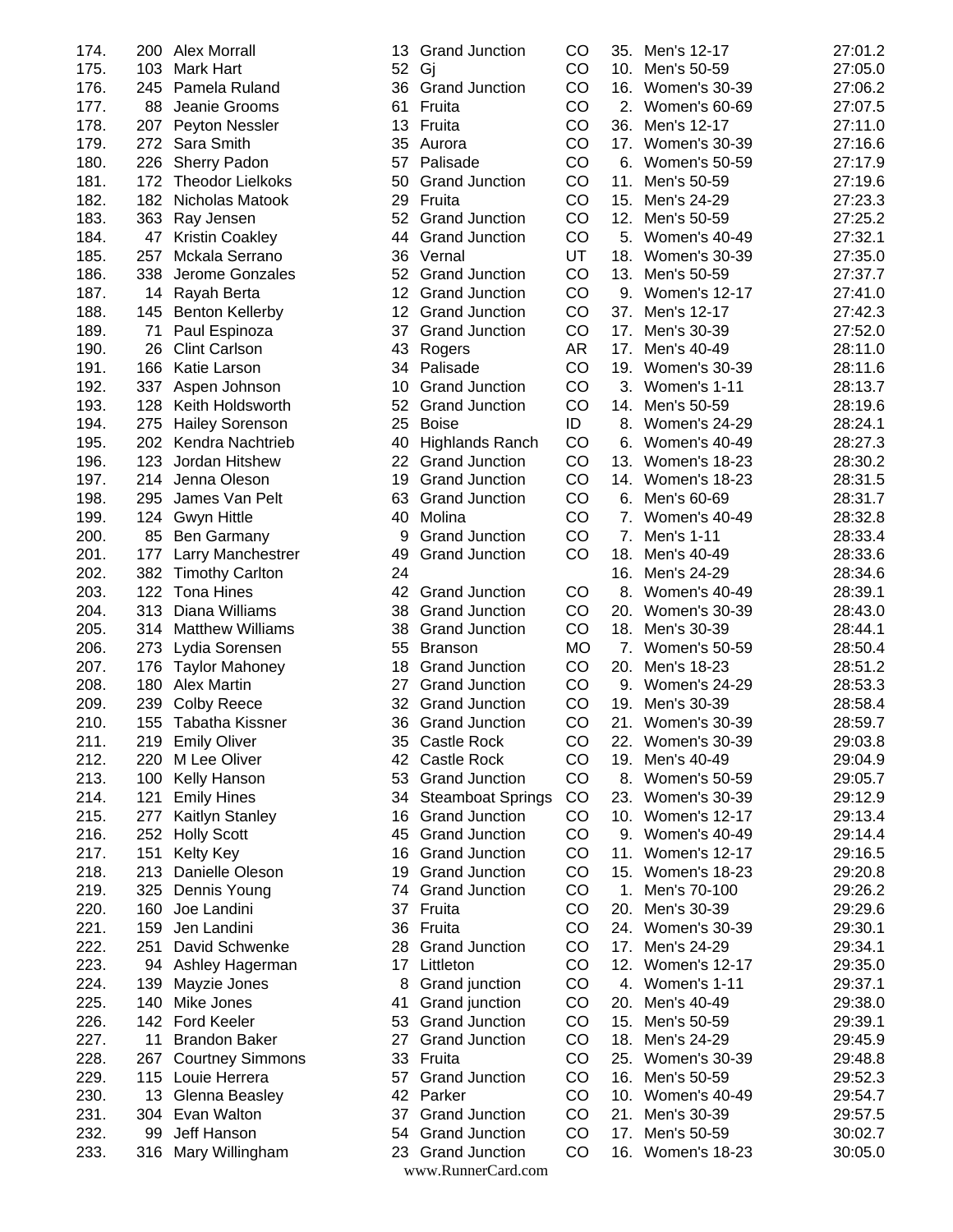| 234. |     | 46 Amanda Class            | 25               | Denver                | CO        |     | 10. Women's 24-29    | 30:07.4 |
|------|-----|----------------------------|------------------|-----------------------|-----------|-----|----------------------|---------|
| 235. |     | 310 Joshua Whyte           | 24               | Towaoc                | CO        | 19. | Men's 24-29          | 30:20.0 |
| 236. |     | 168 Cindy Leaming          | 55               | Cottonwood Heights UT |           |     | 9. Women's 50-59     | 30:20.5 |
| 237. | 167 | Jen Laureano               | 38               | Breckenridge          | CO        | 26. | Women's 30-39        | 30:22.1 |
| 238. | 137 | Jane Johnson               | 54               | <b>Grand Junction</b> | CO        | 10. | Women's 50-59        | 30:24.3 |
| 239. | 57  | <b>Patrice Dixion</b>      | 30               | <b>Grand Junction</b> | CO        | 27. | Women's 30-39        | 30:30.8 |
| 240. | 259 | Ashlee Shannon             | 25               | <b>Grand Junction</b> | CO        | 11. | Women's 24-29        | 30:37.9 |
| 241. | 79  | <b>Daniel Findlay</b>      | 34               | <b>Grand Junction</b> | CO        | 22. | Men's 30-39          | 30:38.2 |
| 242. | 303 | Bryan Wallway              | 58               | <b>Grand Junction</b> | CO        | 18. | Men's 50-59          | 30:41.1 |
| 243. |     | 53 Steven DeFeyter         | 66               | Whitewater            | CO        | 7.  | Men's 60-69          | 30:44.7 |
| 244. |     | 69 Theresa Englbrecht      | 55               | <b>Grand Junction</b> | CO        | 11. | <b>Women's 50-59</b> | 30:53.1 |
| 245. | 241 | Jason Rexroad              | 45               | <b>Grand Junction</b> | CO        | 21. | Men's 40-49          | 30:57.3 |
| 246. |     | 342 Devon Fink             | 50               | <b>Grand Junction</b> | CO        | 19. | Men's 50-59          | 30:59.9 |
| 247. |     | 203 Allison Needham        | 27               | <b>Grand Junction</b> | CO        | 12. | Women's 24-29        | 31:01.8 |
| 248. |     | 210 Liz Norris             | 64               | <b>Grand Junction</b> | CO        | 3.  | Women's 60-69        | 31:15.2 |
| 249. |     | 373 Jenna McKay            | 32               |                       |           | 28. | Women's 30-39        | 31:22.8 |
| 250. |     | 355 Mick Fitzgerald        | 69               | <b>Grand Junction</b> | CO        | 8.  | Men's 60-69          | 31:23.1 |
| 251. |     | 24 Natasha Capps           | 18               | Clifton               | CO        | 17. | Women's 18-23        | 31:25.6 |
| 252. |     | 370 Kimberly Brown         | 33               |                       |           | 29. | Women's 30-39        | 31:25.8 |
| 253. |     | 16 Cory Bice               | 30               | Fruita                | CO        | 23. | Men's 30-39          | 31:26.7 |
| 254. | 261 | Josh Shannon               | 12               | grand junction        | CO        | 38. | Men's 12-17          | 31:27.9 |
| 255. | 332 | <b>Blake Champagne</b>     | 19               | <b>Grand Junction</b> | CO        | 21. | Men's 18-23          | 31:35.0 |
| 256. |     | 262 Teri Shecter           | 62               | <b>Grand Junction</b> | CO        | 4.  | Women's 60-69        | 31:37.8 |
| 257. | 368 | <b>Brandon Hunt</b>        | 35               |                       |           | 24. | Men's 30-39          | 31:43.3 |
| 258. | 369 | Jamie Brendle              | 30               |                       |           |     |                      |         |
|      |     |                            | 16               |                       |           | 30. | Women's 30-39        | 31:48.1 |
| 259. |     | 380 Matthew Montoni-Tiller |                  |                       |           | 39. | Men's 12-17          | 31:50.8 |
| 260. | 371 | <b>Hunter Sparrow</b>      | 39               |                       |           | 25. | Men's 30-39          | 31:51.3 |
| 261. |     | 243 Kelly Rienks           | 48               | Paonia                | CO        | 11. | Women's 40-49        | 31:52.8 |
| 262. |     | 367 Alyssa Hunt            | 26               |                       |           | 13. | Women's 24-29        | 32:04.3 |
| 263. |     | 22 David Capps             | 15               | Clifton               | CO        | 40. | Men's 12-17          | 32:06.5 |
| 264. | 106 | Jim Hazelhurst             | 57               | <b>Grand Junction</b> | CO        | 20. | Men's 50-59          | 32:25.3 |
| 265. | 61  | <b>Cheyanne Drews</b>      | 11               | Whitewater            | CO        | 5.  | Women's 1-11         | 32:25.8 |
| 266. |     | 60 Alicia Drews            | 34               | Whitewater            | CO        | 31. | Women's 30-39        | 32:26.4 |
| 267. | 198 | Ilana Moir                 | 36               | Fruita                | CO        |     | 32. Women's 30-39    | 32:29.1 |
| 268. | 347 | Dawson Fromang             | 9                | <b>Grand Junction</b> | CO        | 8.  | Men's 1-11           | 32:30.0 |
| 269. |     | 147 Caralae Kellerby       | 40               | <b>Grand Junction</b> | CO        |     | 12. Women's 40-49    | 32:35.0 |
| 270. |     | 80 Darla Fortner           |                  | 52 Grand Junction     | CO        |     | 12. Women's 50-59    | 32:35.3 |
| 271. |     | 93 Jacob Gustafson         |                  | 8 Grand Junction      | CO        |     | 9. Men's 1-11        | 32:36.9 |
| 272. |     | 92 Jack Gustafson          | 67               | <b>Grand Junction</b> | CO        | 9.  | Men's 60-69          | 32:48.1 |
| 273. |     | 276 Geoffery Stanczyk      | 46               | Springfield           | <b>MO</b> | 22. | Men's 40-49          | 32:57.9 |
| 274. |     | 146 Brayden Kellerby       | 12 <sup>12</sup> | <b>Grand Junction</b> | CO        | 41. | Men's 12-17          | 33:10.0 |
| 275. |     | 306 Catherine Weeks        | 45               | <b>Grand Jct</b>      | CO        |     | 13. Women's 40-49    | 33:10.2 |
| 276. |     | 305 Tricia Watson          | 41               | <b>CLIFTON</b>        | CO        |     | 14. Women's 40-49    | 33:10.5 |
| 277. |     | 212 Julia O'Connell        | 34               | <b>Grand Junction</b> | CO        |     | 33. Women's 30-39    | 33:12.0 |
| 278. |     | 108 Lydia Hegemann         | 29               | Fruita                | CO        |     | 14. Women's 24-29    | 33:13.5 |
| 279. |     | 192 Valerie Medina         | 36               | Fruita                | CO        |     | 34. Women's 30-39    | 33:14.9 |
| 280. |     | 58 Kara Downey             | 33               | <b>FRUITA</b>         | CO        |     | 35. Women's 30-39    | 33:24.8 |
| 281. |     | 81 Cody Foye               | 43               | Fruita                | CO        |     | 15. Women's 40-49    | 33:29.0 |
| 282. |     | 29 Rachel Carlson          | 18               | <b>Grand Junction</b> | CO        |     | 18. Women's 18-23    | 33:30.9 |
| 283. |     | 56 Makenzie Dibsie         | $7^{\circ}$      | <b>Grand Junction</b> | CO        | 6.  | Women's 1-11         | 33:32.6 |
| 284. |     | 67 Hannah Englbrecht       | 23               | <b>Grand Junction</b> | CO        | 19. | Women's 18-23        | 33:38.6 |
| 285. | 68  | Joe Englbrecht             | 21               | <b>Grand Junction</b> | CO        | 22. | Men's 18-23          | 33:38.9 |
| 286. |     | 109 James Henning          | 52               | <b>Grand Junction</b> | CO        | 21. | Men's 50-59          | 33:41.6 |
| 287. | 21  | <b>JaMarcus Cameron</b>    | 11               | <b>Grand Jct</b>      | CO        | 10. | Men's 1-11           | 33:43.4 |
| 288. | 97  | Amy Hand                   | 47               | <b>Grand Junction</b> | CO        |     | 16. Women's 40-49    | 33:48.8 |
| 289. |     | 307 Kellie White           | 35               | <b>Grand Junction</b> | CO        | 36. | Women's 30-39        | 33:53.6 |
| 290. |     | 49 Timmery Condit          | $\mathbf{7}$     | Littleton             | CO        | 7.  | Women's 1-11         | 33:55.9 |
| 291. |     | 2 Ugne Adikeviciute        | 33               | <b>Grand Junction</b> | CO        | 37. | Women's 30-39        | 33:56.8 |
| 292. |     | 62 Josh Drews              | 33               | Whitewater            | CO        | 26. | Men's 30-39          | 33:57.1 |
| 293. |     | 63 Savanah Drews           | $7^{\circ}$      | Whitewater            | CO        |     | 8. Women's 1-11      | 33:57.2 |
|      |     |                            |                  |                       |           |     |                      |         |

| 5                                     | Denver                           | CO |
|---------------------------------------|----------------------------------|----|
| $\overline{\mathbf{4}}$               | Towaoc                           | CO |
| $\overline{5}$                        | Cottonwood Heights               | UT |
| $\overline{8}$                        | Breckenridge                     | CO |
| $\ddot{4}$                            | <b>Grand Junction</b>            | CO |
| 0                                     | <b>Grand Junction</b>            | CO |
| 5                                     | <b>Grand Junction</b>            | CO |
| 4                                     | <b>Grand Junction</b>            | CO |
| $\overline{8}$                        | <b>Grand Junction</b>            | CO |
| $\ddot{\mathbf{6}}$                   | Whitewater                       | CO |
| $\overline{5}$                        | <b>Grand Junction</b>            | CO |
| $\overline{5}$                        | <b>Grand Junction</b>            | CO |
| 0                                     | <b>Grand Junction</b>            | CO |
| $\overline{7}$                        | <b>Grand Junction</b>            | CO |
|                                       |                                  | CO |
| $\ddot{4}$                            | <b>Grand Junction</b>            |    |
| $\overline{2}$                        |                                  |    |
| ί9                                    | <b>Grand Junction</b>            | CO |
| 8                                     | Clifton                          | CO |
| 3                                     |                                  |    |
| 0                                     | Fruita                           | CO |
| $\overline{c}$                        | grand junction                   | CO |
| 9                                     | <b>Grand Junction</b>            | CO |
| $\dot{2}$                             | <b>Grand Junction</b>            | CO |
| $\overline{5}$                        |                                  |    |
| 0                                     |                                  |    |
| 6                                     |                                  |    |
| 9                                     |                                  |    |
| 8                                     | Paonia                           | CO |
| 6                                     |                                  |    |
| 5                                     | Clifton                          | CO |
| $\bar{7}$                             | <b>Grand Junction</b>            | CO |
| $\mathbf 1$                           | Whitewater                       | CO |
| $\ddot{4}$                            |                                  | CO |
|                                       | Whitewater                       |    |
| $6\phantom{1}6$                       | Fruita                           | CO |
| 9                                     | <b>Grand Junction</b>            | CO |
| 0                                     | <b>Grand Junction</b>            | CO |
| $\overline{2}$                        | <b>Grand Junction</b>            | CO |
| 8                                     | <b>Grand Junction</b>            | CO |
| $\bar{7}$                             | <b>Grand Junction</b>            | CO |
| 6                                     | Springfield                      | МO |
| $\overline{c}$                        | <b>Grand Junction</b>            | CO |
| $\overline{5}$                        | <b>Grand Jct</b>                 | CO |
| $\cdot$ 1                             | <b>CLIFTON</b>                   | CO |
| $\overline{4}$                        | <b>Grand Junction</b>            | CO |
| 9                                     | Fruita                           | CO |
| $6\phantom{.}6$                       | Fruita                           | CO |
|                                       |                                  |    |
|                                       |                                  |    |
| $\ddot{\text{3}}$                     | <b>FRUITA</b>                    | CO |
| 3                                     | Fruita                           | CO |
|                                       | <b>Grand Junction</b>            | CO |
| $\begin{array}{c} 8 \\ 7 \end{array}$ | <b>Grand Junction</b>            | CO |
| 3                                     | <b>Grand Junction</b>            | CO |
| $\overline{1}$                        | <b>Grand Junction</b>            | CO |
| $\overline{2}$                        | <b>Grand Junction</b>            | CO |
| $\mathbf{1}$                          | <b>Grand Jct</b>                 | CO |
| $\overline{7}$                        | <b>Grand Junction</b>            | CO |
|                                       | <b>Grand Junction</b>            | CO |
| 5<br>7                                | Littleton                        | CO |
| $\overline{3}$                        | <b>Grand Junction</b>            | CO |
| $\mathbf{3}$                          | Whitewater                       | CO |
| $\overline{7}$                        | Whitewater<br>www.RunnerCard.com | CO |

|                | 6 Amanda Class                |    | 25 Denver             | CO        |     | 10. Women's 24-29 | 30:07.4 |
|----------------|-------------------------------|----|-----------------------|-----------|-----|-------------------|---------|
| 0              | Joshua Whyte                  |    | 24 Towaoc             | CO        |     | 19. Men's 24-29   | 30:20.0 |
|                | 8 Cindy Leaming               | 55 | Cottonwood Heights UT |           |     | 9. Women's 50-59  | 30:20.5 |
| $\overline{7}$ | Jen Laureano                  |    | 38 Breckenridge       | CO        |     | 26. Women's 30-39 | 30:22.1 |
| 7              | Jane Johnson                  |    | 54 Grand Junction     | CO        |     | 10. Women's 50-59 | 30:24.3 |
| $\overline{7}$ | <b>Patrice Dixion</b>         |    | 30 Grand Junction     | CO        |     | 27. Women's 30-39 | 30:30.8 |
|                | 9 Ashlee Shannon              | 25 | <b>Grand Junction</b> | CO        |     | 11. Women's 24-29 | 30:37.9 |
|                | 9 Daniel Findlay              |    | 34 Grand Junction     | CO        |     | 22. Men's 30-39   | 30:38.2 |
|                | 3 Bryan Wallway               |    | 58 Grand Junction     | CO        |     | 18. Men's 50-59   | 30:41.1 |
|                | 3 Steven DeFeyter             | 66 | Whitewater            | CO        |     | 7. Men's 60-69    | 30:44.7 |
|                | 9 Theresa Englbrecht          | 55 | <b>Grand Junction</b> | CO        |     | 11. Women's 50-59 | 30:53.1 |
| 1              | Jason Rexroad                 |    | 45 Grand Junction     | CO        | 21. | Men's 40-49       | 30:57.3 |
| 2              | Devon Fink                    |    | 50 Grand Junction     | CO        |     | 19. Men's 50-59   | 30:59.9 |
|                | 3 Allison Needham             | 27 | <b>Grand Junction</b> | CO        |     | 12. Women's 24-29 | 31:01.8 |
|                | 0 Liz Norris                  | 64 | <b>Grand Junction</b> | CO        |     | 3. Women's 60-69  | 31:15.2 |
|                | 3 Jenna McKay                 | 32 |                       |           |     | 28. Women's 30-39 | 31:22.8 |
|                | 5 Mick Fitzgerald             | 69 | <b>Grand Junction</b> | CO        |     | 8. Men's 60-69    | 31:23.1 |
|                | 4 Natasha Capps               | 18 | Clifton               | CO        |     | 17. Women's 18-23 | 31:25.6 |
| 0              | <b>Kimberly Brown</b>         | 33 |                       |           |     | 29. Women's 30-39 | 31:25.8 |
| 6              | <b>Cory Bice</b>              |    | 30 Fruita             | CO        |     | 23. Men's 30-39   | 31:26.7 |
| 1              | Josh Shannon                  | 12 | grand junction        | CO        |     | 38. Men's 12-17   | 31:27.9 |
| 2              | <b>Blake Champagne</b>        |    | 19 Grand Junction     | CO        | 21. | Men's 18-23       | 31:35.0 |
| 2              | <b>Teri Shecter</b>           | 62 | <b>Grand Junction</b> | CO        |     | 4. Women's 60-69  | 31:37.8 |
| 8              | <b>Brandon Hunt</b>           | 35 |                       |           |     | 24. Men's 30-39   | 31:43.3 |
| 9              | Jamie Brendle                 | 30 |                       |           |     | 30. Women's 30-39 | 31:48.1 |
| 0              | <b>Matthew Montoni-Tiller</b> | 16 |                       |           |     | 39. Men's 12-17   | 31:50.8 |
| 1              | <b>Hunter Sparrow</b>         | 39 |                       |           |     | 25. Men's 30-39   | 31:51.3 |
|                | 3 Kelly Rienks                | 48 | Paonia                | CO        |     | 11. Women's 40-49 | 31:52.8 |
| 7              | Alyssa Hunt                   | 26 |                       |           |     | 13. Women's 24-29 | 32:04.3 |
|                | 2 David Capps                 | 15 | Clifton               | CO        |     | 40. Men's 12-17   | 32:06.5 |
| 6              | Jim Hazelhurst                | 57 | <b>Grand Junction</b> | CO        |     | 20. Men's 50-59   | 32:25.3 |
| 1              | <b>Cheyanne Drews</b>         | 11 | Whitewater            | CO        |     | 5. Women's 1-11   | 32:25.8 |
| 0              | <b>Alicia Drews</b>           | 34 | Whitewater            | CO        |     | 31. Women's 30-39 | 32:26.4 |
| 8              | Ilana Moir                    |    | 36 Fruita             | CO        |     | 32. Women's 30-39 | 32:29.1 |
|                | 7 Dawson Fromang              | 9  | <b>Grand Junction</b> | CO        |     | 8. Men's 1-11     | 32:30.0 |
|                | 7 Caralae Kellerby            | 40 | <b>Grand Junction</b> | CO        |     | 12. Women's 40-49 | 32:35.0 |
|                | 0 Darla Fortner               |    | 52 Grand Junction     | CO        |     | 12. Women's 50-59 | 32:35.3 |
|                | 3 Jacob Gustafson             |    | 8 Grand Junction      | CO        |     | 9. Men's 1-11     | 32:36.9 |
| 2.             | Jack Gustafson                | 67 | <b>Grand Junction</b> | CO        | 9.  | Men's 60-69       | 32:48.1 |
|                | 6 Geoffery Stanczyk           | 46 | Springfield           | <b>MO</b> |     | 22. Men's 40-49   | 32:57.9 |
|                | 6 Brayden Kellerby            |    | 12 Grand Junction     | CO        |     | 41. Men's 12-17   | 33:10.0 |
| 6              | <b>Catherine Weeks</b>        |    | 45 Grand Jct          | CO        |     | 13. Women's 40-49 | 33:10.2 |
| 5              | Tricia Watson                 | 41 | <b>CLIFTON</b>        | CO        |     | 14. Women's 40-49 | 33:10.5 |
| 2              | Julia O'Connell               |    | 34 Grand Junction     | CO        |     | 33. Women's 30-39 | 33:12.0 |
| 8              | Lydia Hegemann                |    | 29 Fruita             | CO        |     | 14. Women's 24-29 | 33:13.5 |
| 2              | Valerie Medina                |    | 36 Fruita             | CO        |     | 34. Women's 30-39 | 33:14.9 |
| 8              | <b>Kara Downey</b>            |    | 33 FRUITA             | CO        |     | 35. Women's 30-39 | 33:24.8 |
| 1              | Cody Foye                     |    | 43 Fruita             | CO        |     | 15. Women's 40-49 | 33:29.0 |
|                | 9 Rachel Carlson              |    | 18 Grand Junction     | CO        |     | 18. Women's 18-23 | 33:30.9 |
|                |                               |    |                       |           |     |                   |         |
|                | 6 Makenzie Dibsie             |    | 7 Grand Junction      | CO        |     | 6. Women's 1-11   | 33:32.6 |
| 7              | Hannah Englbrecht             |    | 23 Grand Junction     | CO        |     | 19. Women's 18-23 | 33:38.6 |
|                | 8 Joe Englbrecht              | 21 | <b>Grand Junction</b> | CO        |     | 22. Men's 18-23   | 33:38.9 |
| 9              | James Henning                 |    | 52 Grand Junction     | CO        |     | 21. Men's 50-59   | 33:41.6 |
| 1              | JaMarcus Cameron              | 11 | Grand Jct             | CO        |     | 10. Men's 1-11    | 33:43.4 |
| 7              | Amy Hand                      |    | 47 Grand Junction     | CO        |     | 16. Women's 40-49 | 33:48.8 |
| 7              | <b>Kellie White</b>           |    | 35 Grand Junction     | CO        |     | 36. Women's 30-39 | 33:53.6 |
| 9              | <b>Timmery Condit</b>         |    | 7 Littleton           | CO        |     | 7. Women's 1-11   | 33:55.9 |
| 2              | Ugne Adikeviciute             |    | 33 Grand Junction     | CO        |     | 37. Women's 30-39 | 33:56.8 |
| 2              | Josh Drews                    |    | 33 Whitewater         | CO        |     | 26. Men's 30-39   | 33:57.1 |
|                | 3 Savanah Drews               |    | 7 Whitewater          | CO        |     | 8. Women's 1-11   | 33:57.2 |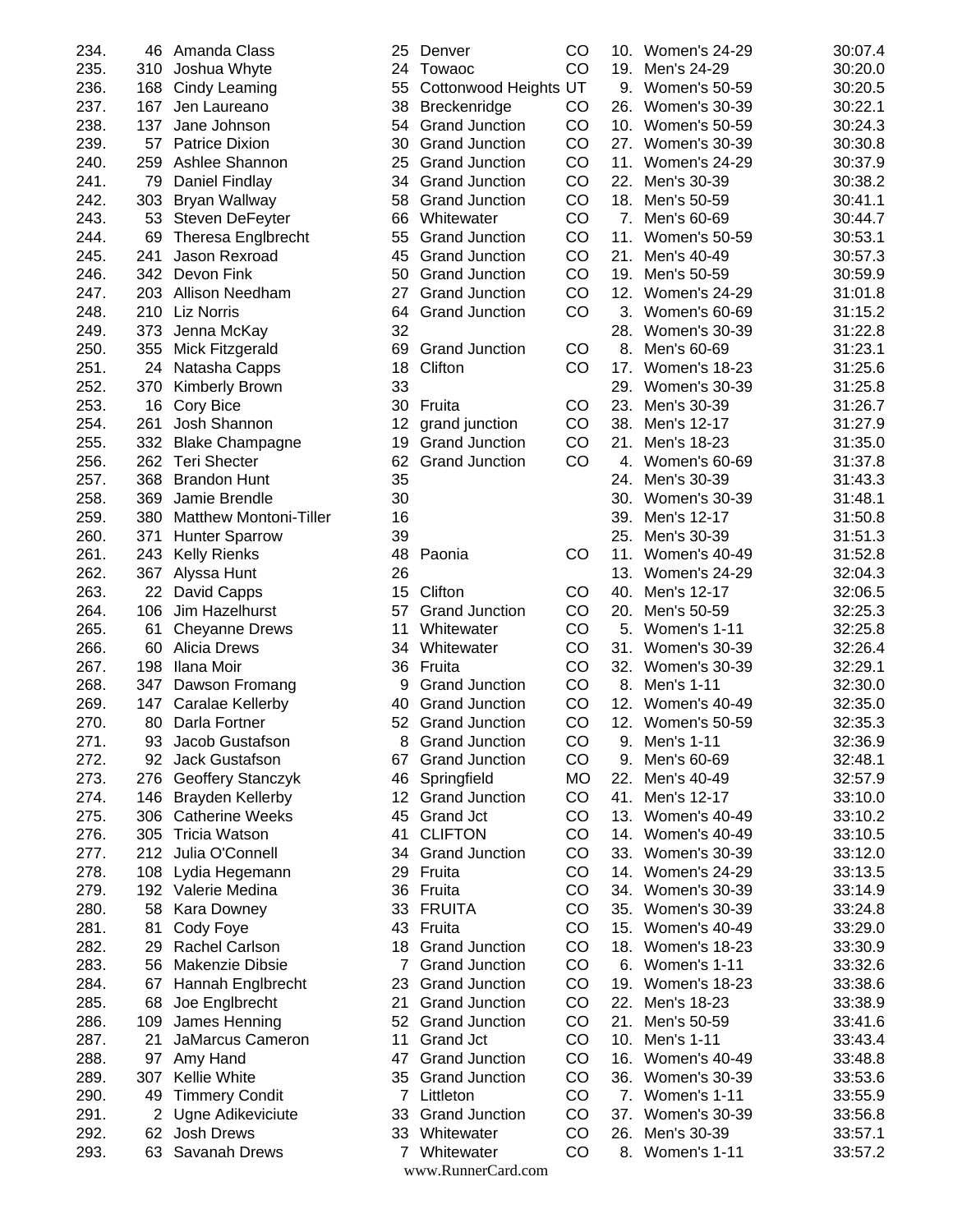| 294. | 320 | Debora Woldruff                              | 53             | <b>Grand Junction</b> | CO        | 13. | <b>Women's 50-59</b> | 34:11.3 |
|------|-----|----------------------------------------------|----------------|-----------------------|-----------|-----|----------------------|---------|
| 295. | 165 | randy larsen                                 | 63             | grand junction        | CO        |     | 10. Men's 60-69      | 34:14.7 |
| 296. | 274 | Anne Sorenson                                | 56             | <b>Grand Junction</b> | CO        | 14. | <b>Women's 50-59</b> | 34:20.8 |
| 297. |     | 344 Richard Rosenblatt                       | 66             | <b>Grand Junction</b> | CO        | 11. | Men's 60-69          | 34:27.2 |
| 298. | 101 | Lucas Harrison                               | 23             | <b>FORT COLLINS</b>   | CO        | 23. | Men's 18-23          | 34:45.4 |
| 299. | 330 | Jessyca Wiman                                | 18             | <b>Grand Junction</b> | CO        |     | 20. Women's 18-23    | 34:53.3 |
| 300. | 333 | Paula Wiman                                  | 54             | <b>Grand Junction</b> | CO        | 15. | Women's 50-59        | 34:54.3 |
| 301. | 331 | Carolyn Champagne                            | 52             | <b>Grand Junction</b> | CO        | 16. | Women's 50-59        | 34:55.7 |
| 302. | 236 | Tawnya Quintana                              | 36             | <b>Grand Junction</b> | CO        |     | 38. Women's 30-39    | 35:01.4 |
| 303. | 31  | <b>Brandy Carlton</b>                        | 25             | <b>CLIFTOn</b>        | CO        |     | 15. Women's 24-29    | 35:01.6 |
| 304. | 244 | <b>Jill Rimmey</b>                           | 48             | <b>Grand Junction</b> | CO        | 17. | Women's 40-49        | 35:04.0 |
| 305. | 323 | Barbara Wolny                                | 59             | <b>Grand Junction</b> | CO        | 17. | Women's 50-59        | 35:22.3 |
| 306. | 194 | Lewis Melchor                                | 59             | <b>Grand Junction</b> | CO        | 22. | Men's 50-59          | 35:30.7 |
| 307. | 27  | <b>Lily Carlson</b>                          | 14             | Rogers                | AR        |     | 13. Women's 12-17    | 35:32.0 |
| 308. | 3   | <b>Ivy Ambriz</b>                            | 23             | <b>Grand Junction</b> | CO        | 21. | Women's 18-23        | 35:36.7 |
| 309. | 4   | Luis Ambriz                                  | 28             | <b>Grand Junction</b> | CO        | 20. | Men's 24-29          | 35:37.1 |
| 310. | 265 | <b>Riley Sidanycz</b>                        | 16             | <b>Grand Junction</b> | CO        |     | 14. Women's 12-17    | 35:50.7 |
| 310. | 33  | <b>Eric Carlton</b>                          | 50             | Clifton               | CO        | 23. | Men's 50-59          | 35:50.7 |
| 312. | 158 | Diane Krieg                                  | 58             | Pagosa Springs        | CO        |     | 18. Women's 50-59    | 36:06.7 |
| 313. |     |                                              | 53             | Fruita                | CO        | 19. | <b>Women's 50-59</b> |         |
|      | 64  | <b>Kristy Driver</b><br><b>Melvin Oliver</b> |                |                       |           |     |                      | 36:15.6 |
| 314. | 221 |                                              | 72             | Clifton               | CO        | 2.  | Men's 70-100         | 36:39.8 |
| 315. | 30  | Sarah Carlson                                | 42             | Rogers                | <b>AR</b> | 18. | <b>Women's 40-49</b> | 36:45.2 |
| 316. | 384 | Michele Rewold                               | 44             |                       |           |     | 19. Women's 40-49    | 36:58.5 |
| 317. | 149 | Alexi Kellnhofer                             | 27             | <b>Grand Junction</b> | CO        |     | 16. Women's 24-29    | 37:03.6 |
| 318. | 356 | Lila Garcia                                  | 8              | <b>Grand Junction</b> | CO        |     | 9. Women's 1-11      | 37:23.9 |
| 319. |     | 354 Daniel Garcia                            | 38             | <b>Grand Junction</b> | CO        | 27. | Men's 30-39          | 37:26.8 |
| 320. | 227 | Stephanie Padon                              | 28             | Thornton              | CO        | 17. | Women's 24-29        | 37:39.4 |
| 321. | 83  | <b>Gabriel Gallagher</b>                     | 14             | <b>Grand Junction</b> | CO        | 42. | Men's 12-17          | 37:42.9 |
| 322. | 217 | Pauline Oleson                               | 53             | <b>Grand Junction</b> | CO        | 20. | <b>Women's 50-59</b> | 37:58.8 |
| 323. |     | 322 Viktor Woldruff                          | 14             | <b>Grand Junction</b> | CO        | 43. | Men's 12-17          | 38:04.8 |
| 324. | 350 | Rebecca Adkins                               | 30             | <b>Grand Junction</b> | CO        | 39. | Women's 30-39        | 38:04.9 |
| 325. | 383 | <b>Trae Rentie</b>                           | 9              |                       |           | 11. | Men's 1-11           | 38:05.5 |
| 326. | 230 | <b>Barry Pinney</b>                          | 33             | Grand junction        | CO        | 28. | Men's 30-39          | 38:27.6 |
| 327. | 231 | <b>Elise Pinson</b>                          | 12             | <b>Grand Junction</b> | CO        | 15. | Women's 12-17        | 38:28.5 |
| 328. | 116 | Nikki Hertig                                 | 32             | <b>GRAND JUNCTION</b> | CO        | 40. | Women's 30-39        | 38:31.2 |
| 329. | 286 | <b>Mattie Sullivan</b>                       | 10             | Mountainbrook         | AL        |     | 10. Women's 1-11     | 38:51.5 |
| 330. | 321 | Jacob Woldruff                               | 17             | <b>Grand Junction</b> | CO        |     | 44. Men's 12-17      | 38:52.6 |
| 331. |     | 335 Andrew Agredano                          |                | 12 Grand Junction     | CO        |     | 45. Men's 12-17      | 38:55.3 |
| 332. |     | 42 Linda Castillo                            |                | 47 Grand Junction     | CO        |     | 20. Women's 40-49    | 38:59.2 |
| 333. | 41  | Benjamin Castillo                            | 65             | <b>Grand Junction</b> | CO        |     | 12. Men's 60-69      | 39:02.1 |
| 334. |     | 366 Ashton Vaughn                            | 11             |                       |           |     | 12. Men's 1-11       | 39:06.6 |
| 335. |     | 164 Jennifer Larsen                          |                | 34 Grand Junction     | CO        |     | 41. Women's 30-39    | 39:14.9 |
| 336. |     | 173 Andrew Lynch                             |                | 10 Grand Junction     | CO        |     | 13. Men's 1-11       | 39:36.6 |
| 337. |     | 179 Dean Marsh                               | 11             | <b>Grand Junction</b> | CO        |     | 14. Men's 1-11       | 39:36.8 |
| 338. |     | 174 Angela Lynch                             | 40             | <b>Grand Junction</b> | CO        |     | 21. Women's 40-49    | 39:40.6 |
| 339. |     | 136 Chelsey Johnson                          | 28             | Clifton               | CO        |     | 18. Women's 24-29    | 40:03.7 |
| 340. |     | 82 Amelia Franz                              | 45             | <b>Grand Junction</b> | CO        |     | 22. Women's 40-49    | 40:04.2 |
| 341. | 291 | <b>ANN TROUT</b>                             |                | 56 Grand Junction     | CO        |     | 21. Women's 50-59    | 40:09.7 |
| 342. | 381 | Andrew Montoni-Tiller                        | 11             |                       |           |     | 15. Men's 1-11       | 40:46.7 |
| 343. | 51  | Nic Crutchfield                              |                | 38 Highlands Ranch    | CO        |     | 29. Men's 30-39      | 40:52.4 |
| 344. | 349 | Hope Hinkle                                  |                | 28 Grand Junction     | CO        |     | 19. Women's 24-29    | 41:59.0 |
|      | 359 | <b>Gabrelle Stanford</b>                     | 21             |                       | CO        |     | 22. Women's 18-23    |         |
| 345. |     |                                              |                | <b>Grand Junction</b> |           |     |                      | 42:22.1 |
| 346. | 189 | Dennis Medina                                |                | 62 Fruita             | CO        |     | 13. Men's 60-69      | 43:05.6 |
| 347. |     | 32 Cheryl Carlton                            |                | 47 Clifton            | CO        |     | 23. Women's 40-49    | 43:51.9 |
| 348. |     | 365 Fischer Vaughn                           | 9              |                       |           |     | 16. Men's 1-11       | 43:54.9 |
| 349. |     | 364 Marley Vaughn                            | $\overline{7}$ |                       |           |     | 11. Women's 1-11     | 44:07.1 |
| 350. |     | 113 Yolisma Hernandez                        | 43             | <b>Grand Junction</b> | CO        |     | 24. Women's 40-49    | 44:37.1 |
| 351. |     | 44 Roy Catt                                  | 66             | Fruita                | CO        |     | 14. Men's 60-69      | 44:54.6 |
| 352. | 205 | Janet Neil                                   | 59             | <b>Grand Junction</b> | CO        |     | 22. Women's 50-59    | 45:10.2 |
| 353. | 190 | Janet Medina                                 |                | 58 Fruita             | CO        |     | 23. Women's 50-59    | 45:22.6 |
|      |     |                                              |                | www.RunnerCard.com    |           |     |                      |         |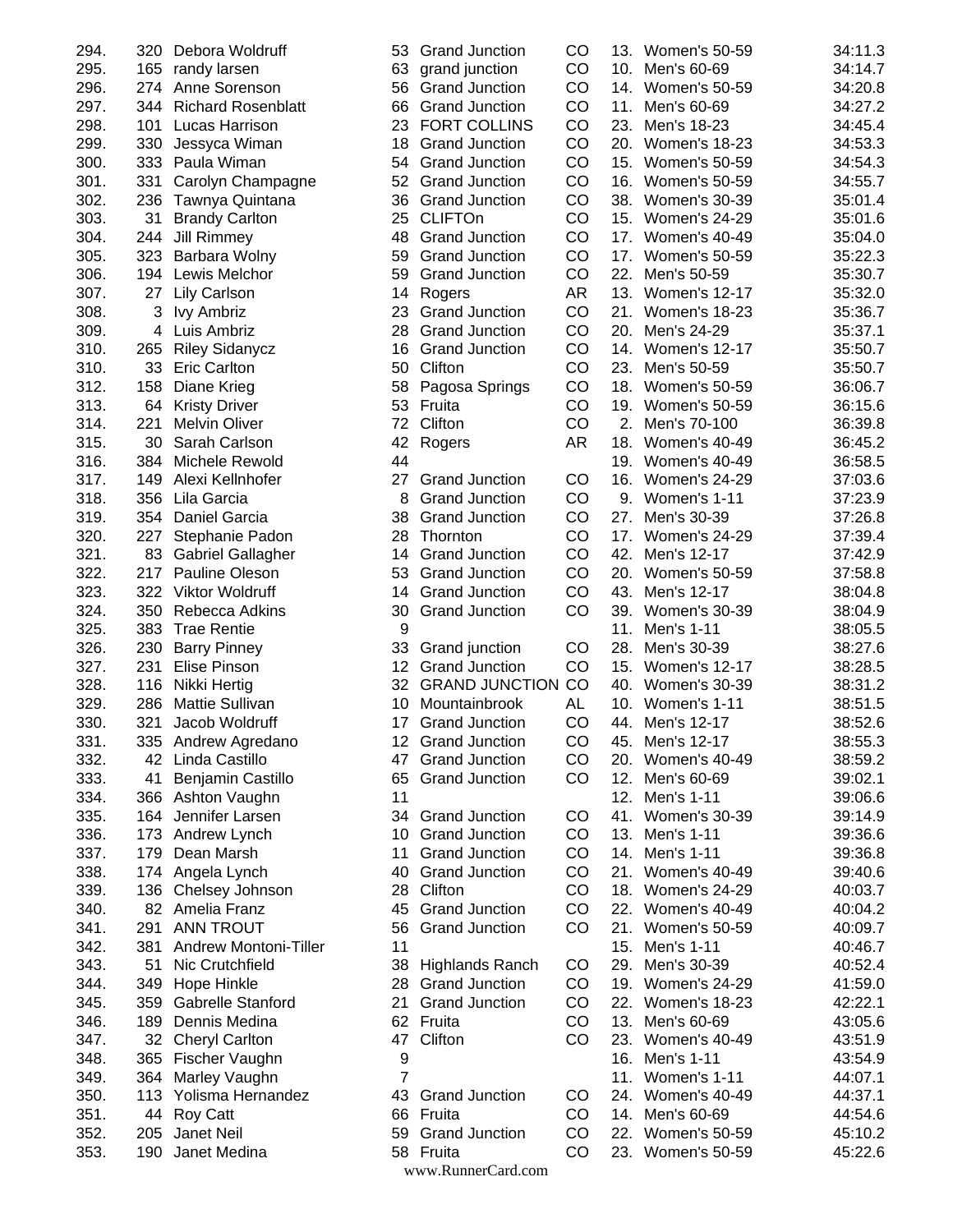| 354. | 319 | Lynn Wilson               |
|------|-----|---------------------------|
| 355. | 224 | Marlen Orehek             |
| 356. | 285 | Katie Sullivan            |
| 357. | 162 | Kasen Landini             |
| 358. | 43  | Linda Catt                |
| 359. | 112 | <b>Emily Hereford</b>     |
| 360. | 235 | <b>Haley Pruitt</b>       |
| 361. | 161 | Kailee Landini            |
| 362. | 90  | Moiselle Grubbs           |
| 363. | 260 | Jackie shannon            |
| 364. | 148 | <b>EllaGrace Kellerby</b> |
| 365. | 209 | Danny Norris              |
| 366. | 95  | Michael Hall              |
| 367. | 222 | Lukas Olson               |
| 368. | 107 | Lyn Hazelhurst            |
| 369. | 201 | Esther Murrain            |

| 1.             | 288 | <b>Lily Thatcher</b>   |
|----------------|-----|------------------------|
| 2.             | 89  | Kate Grossman          |
| 3.             | 337 | Aspen Johnson          |
| 4.             | 139 | Mayzie Jones           |
| 5.             | 61  | <b>Cheyanne Drews</b>  |
| 6.             | 56  | <b>Makenzie Dibsie</b> |
| 7 <sub>1</sub> | 49  | <b>Timmery Condit</b>  |
| 8.             | 63  | Savanah Drews          |
| 9.             | 356 | Lila Garcia            |
| 10.            | 286 | Mattie Sullivan        |
| 11.            | 364 | Marley Vaughn          |
| 12.            | 285 | Katie Sullivan         |
| 13.            | 161 | Kailee Landini         |
|                |     |                        |

| 1.               | 126 | Rebecca Hittle        |
|------------------|-----|-----------------------|
| $\overline{2}$ . | 6   | Elaina Arcand         |
| 3.               | 48  | Cayden Condit         |
| 4.               | 138 | Elizabeth Jones       |
| 5.               | 72  | Rebekah Espinoza      |
| 6.               | 154 | <b>Taylor Kincaid</b> |
| 7.               | 104 | Ella Haupt            |
| 8.               | 28  | Madalyn Carlson       |
| 9.               | 14  | Rayah Berta           |
| 10.              | 277 | Kaitlyn Stanley       |
| 11.              | 151 | Kelty Key             |
| 12.              | 94  | Ashley Hagerman       |
| 13.              | 27  | Lily Carlson          |
| 14.              | 265 | <b>Riley Sidanycz</b> |
| 15.              | 231 | Elise Pinson          |
|                  |     |                       |

| 354. |     | 319 Lynn Wilson       |    | 54 Grand Junction | CO  | 24. | Women's 50-59     | 45:48.3   |
|------|-----|-----------------------|----|-------------------|-----|-----|-------------------|-----------|
| 355. | 224 | Marlen Orehek         |    | 28 Grand Junction | CO  |     | 20. Women's 24-29 | 46:14.3   |
| 356. |     | 285 Katie Sullivan    | 8  | Mountainbrook     | AL  |     | 12. Women's 1-11  | 47:46.1   |
| 357. |     | 162 Kasen Landini     |    | 5 Fruita          | CO. |     | 17. Men's 1-11    | 49:41.1   |
| 358. | 43  | Linda Catt            |    | 63 Fruita         | CO. |     | 5. Women's 60-69  | 49:42.5   |
| 359. |     | 112 Emily Hereford    |    | 30 New York       | ΝY  |     | 42. Women's 30-39 | 49:44.9   |
| 360. |     | 235 Haley Pruitt      |    | 25 Clifton        | CO. |     | 21. Women's 24-29 | 50:03.2   |
| 361. | 161 | Kailee Landini        | 8. | Fruita            | CO. |     | 13. Women's 1-11  | 50:05.3   |
| 362. | 90  | Moiselle Grubbs       |    | 69 Fruita         | CO. |     | 6. Women's 60-69  | 50:14.5   |
| 363. | 260 | Jackie shannon        |    | 60 grand junction | CO  |     | 7. Women's 60-69  | 50:20.8   |
| 364. | 148 | EllaGrace Kellerby    |    | 10 Grand Junction | CO  |     | 14. Women's 1-11  | 50:56.7   |
| 365. | 209 | Danny Norris          |    | 65 Grand Junction | CO  |     | 15. Men's 60-69   | 51:38.7   |
| 366. | 95  | Michael Hall          |    | 45 Grand Junction | CO  |     | 23. Men's 40-49   | 55:44.2   |
| 367. | 222 | Lukas Olson           |    | 12 Grand Junction | CO  | 46. | Men's 12-17       | 1:00:44.0 |
| 368. | 107 | Lyn Hazelhurst        |    | 54 Grand Junction | CO  |     | 25. Women's 50-59 | 1:01:52.7 |
| 369. | 201 | <b>Esther Murrain</b> |    | 38 Clifton        | CO. |     | 43. Women's 30-39 | 1:06:51.6 |
|      |     |                       |    |                   |     |     |                   |           |

## **Women's 1-11**

| 1.  |     | 288 Lily Thatcher      |    | <b>Grand Junction</b> | CO | 119. | 24:01.6 |
|-----|-----|------------------------|----|-----------------------|----|------|---------|
| 2.  | 89  | Kate Grossman          |    | 10 Grand Junction     | CO | 143. | 25:21.5 |
| 3.  | 337 | Aspen Johnson          | 10 | <b>Grand Junction</b> | CO | 192. | 28:13.7 |
| 4.  | 139 | Mayzie Jones           | 8  | Grand junction        | CO | 224. | 29:37.1 |
| 5.  | 61  | <b>Cheyanne Drews</b>  | 11 | Whitewater            | CO | 265. | 32:25.8 |
| 6.  | 56  | Makenzie Dibsie        |    | <b>Grand Junction</b> | CO | 283. | 33:32.6 |
| 7.  |     | 49 Timmery Condit      |    | Littleton             | CO | 290. | 33:55.9 |
| 8.  |     | 63 Savanah Drews       |    | Whitewater            | CO | 293. | 33:57.2 |
| 9.  |     | 356 Lila Garcia        | 8  | <b>Grand Junction</b> | CO | 318. | 37:23.9 |
| 10. |     | 286 Mattie Sullivan    | 10 | Mountainbrook         | AL | 329. | 38:51.5 |
| 11. | 364 | Marley Vaughn          |    |                       |    | 349. | 44:07.1 |
| 12. |     | 285 Katie Sullivan     | 8  | Mountainbrook         | AL | 356. | 47:46.1 |
| 13. | 161 | Kailee Landini         | 8  | Fruita                | CO | 361. | 50:05.3 |
| 14. |     | 148 EllaGrace Kellerby | 10 | <b>Grand Junction</b> | CO | 364. | 50:56.7 |

### **Women's 12-17**

| 1.  |     | 126 Rebecca Hittle  | 14 | Molina            | CO        | 57.  | 21:35.6 |
|-----|-----|---------------------|----|-------------------|-----------|------|---------|
| 2.  |     | 6 Elaina Arcand     |    | 14 Grand Junction | CO        | 83.  | 22:50.4 |
| 3.  |     | 48 Cayden Condit    | 14 | Littleton         | CO        | 98.  | 23:19.1 |
| 4.  |     | 138 Elizabeth Jones |    | 16 Grand Junction | CO        | 104. | 23:27.5 |
| 5.  |     | 72 Rebekah Espinoza |    | 14 Grand Junction | CO        | 114. | 23:45.0 |
| 6.  |     | 154 Taylor Kincaid  |    | 15 Fruita         | <b>CO</b> | 128. | 24:39.9 |
| 7.  |     | 104 Ella Haupt      |    | 14 Grand Junction | CO        | 154. | 26:04.1 |
| 8.  | 28  | Madalyn Carlson     |    | 12 Rogers         | AR        | 162. | 26:32.8 |
| 9.  |     | 14 Rayah Berta      |    | 12 Grand Junction | <b>CO</b> | 187. | 27:41.0 |
| 10. |     | 277 Kaitlyn Stanley |    | 16 Grand Junction | <b>CO</b> | 215. | 29:13.4 |
| 11. | 151 | <b>Kelty Key</b>    |    | 16 Grand Junction | CO        | 217. | 29:16.5 |
| 12. | 94  | Ashley Hagerman     |    | 17 Littleton      | CO        | 223. | 29:35.0 |
| 13. | 27  | Lily Carlson        |    | 14 Rogers         | AR.       | 307. | 35:32.0 |
| 14. |     | 265 Riley Sidanycz  |    | 16 Grand Junction | <b>CO</b> | 310. | 35:50.7 |
| 15. | 231 | <b>Elise Pinson</b> |    | 12 Grand Junction | CO.       | 327. | 38:28.5 |
|     |     |                     |    |                   |           |      |         |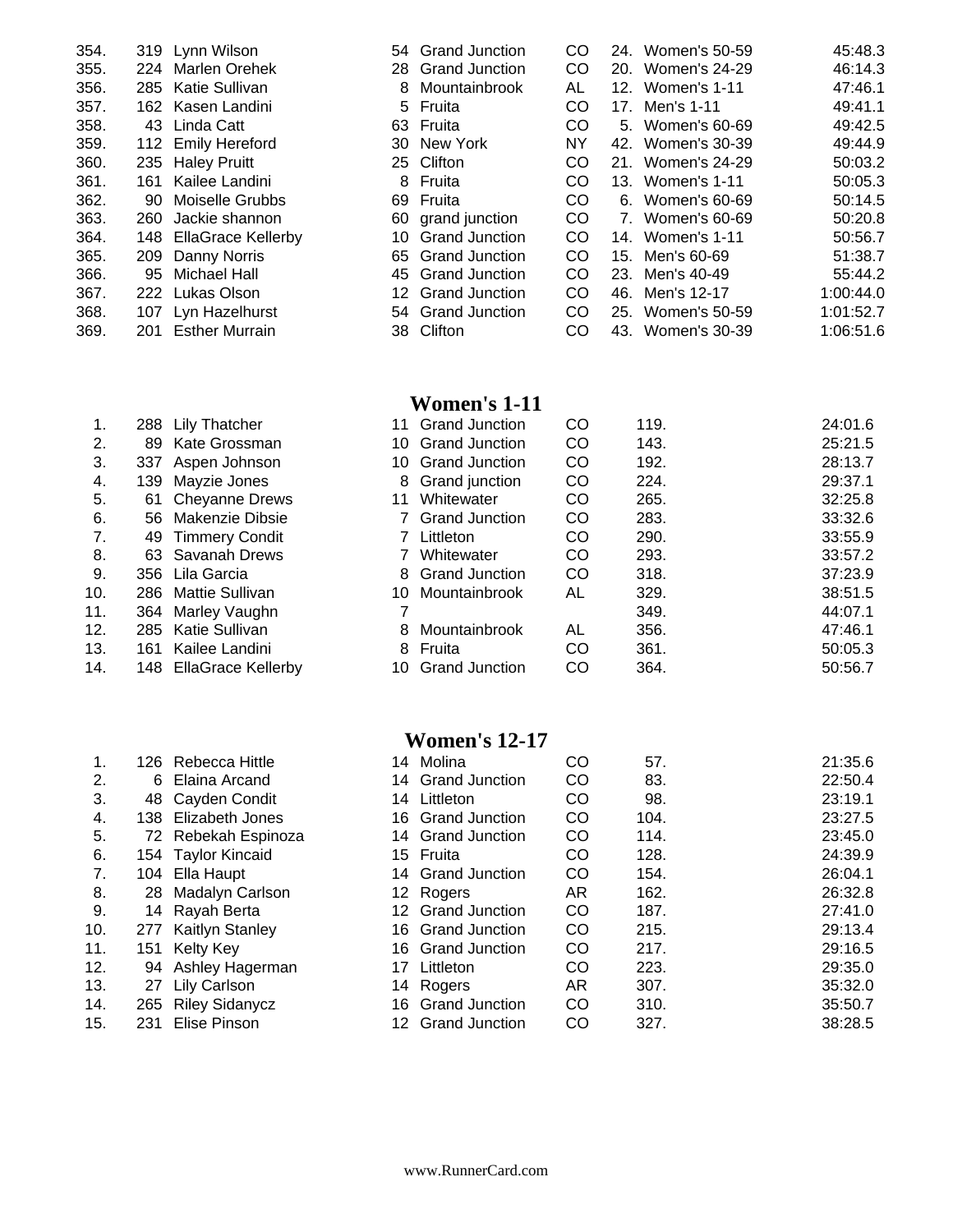## **Women's 18-23**

| 1.  | 70   | Ivory Espinoza            | 18 | <b>Grand Junction</b> | CO | 15.  | 18:16.2 |
|-----|------|---------------------------|----|-----------------------|----|------|---------|
| 2.  | 19   | MacKennea Broyles         | 21 | Boulder               | CO | 23.  | 18:42.4 |
| 3.  | 327  | <b>Brier Youngfleish</b>  | 19 | <b>Grand Junction</b> | CO | 44.  | 20:28.5 |
| 4.  | 35   | <b>Courtlyn Carpenter</b> | 23 | <b>Grand Junction</b> | CO | 58.  | 21:36.8 |
| 5.  | 102  | Jennis Hart               | 22 | Gi                    | CO | 62.  | 21:50.6 |
| 6.  | 105  | Milan Haupt               | 19 | <b>Grand Junction</b> | CO | 64.  | 21:52.8 |
| 7.  | 120  | maya hilty                | 18 | grand junction        | CO | 70.  | 22:06.8 |
| 8.  | 253  | Karis Scroggs             | 23 | <b>Grand Junction</b> | CO | 73.  | 22:14.4 |
| 9.  | 294  | <b>Taylor Valentine</b>   | 20 | Fruita                | CO | 76.  | 22:18.3 |
| 10. | 150  | Sarah Kem                 | 23 | Clifton               | CO | 79.  | 22:38.2 |
| 11. | 118  | india hilty               | 20 | grand junction        | CO | 132. | 24:57.2 |
| 12. | 292  | Nicole Twardowski         | 20 | <b>Grand Junction</b> | CO | 153. | 26:01.8 |
| 13. | 123. | Jordan Hitshew            | 22 | <b>Grand Junction</b> | CO | 196. | 28:30.2 |
| 14. | 214  | Jenna Oleson              | 19 | <b>Grand Junction</b> | CO | 197. | 28:31.5 |
| 15. | 213  | Danielle Oleson           | 19 | <b>Grand Junction</b> | CO | 218. | 29:20.8 |
| 16. | 316  | Mary Willingham           | 23 | <b>Grand Junction</b> | CO | 233. | 30:05.0 |
| 17. | 24   | Natasha Capps             | 18 | Clifton               | CO | 251. | 31:25.6 |
| 18. | 29   | Rachel Carlson            | 18 | <b>Grand Junction</b> | CO | 282. | 33:30.9 |
| 19. | 67   | Hannah Englbrecht         | 23 | <b>Grand Junction</b> | CO | 284. | 33:38.6 |
| 20. | 330  | Jessyca Wiman             | 18 | <b>Grand Junction</b> | CO | 299. | 34:53.3 |
| 21. | 3    | <b>Ivy Ambriz</b>         | 23 | <b>Grand Junction</b> | CO | 308. | 35:36.7 |
| 22. | 359  | Gabrelle Stanford         | 21 | <b>Grand Junction</b> | CO | 345. | 42:22.1 |

| 1.               | 242 | Tara Richardson        |
|------------------|-----|------------------------|
| 2.               | 157 | Brandi Krieg           |
| 3.               | 181 | Kayleigh Matook        |
| 4.               | 110 | Kari Henning           |
| 5.               | 376 | Kristen Siewertsen     |
| 6.               | 240 | <b>Emily Reinig</b>    |
| 7.               | 237 | Amberlee Read          |
| 8.               | 275 | <b>Hailey Sorenson</b> |
| 9.               | 180 | <b>Alex Martin</b>     |
| 0.               | 46  | Amanda Class           |
| $\overline{1}$ . | 259 | Ashlee Shannon         |
| 2.               | 203 | Allison Needham        |
| 3.               | 367 | Alyssa Hunt            |
| 4.               | 108 | Lydia Hegemann         |
| 5.               | 31  | <b>Brandy Carlton</b>  |
| 6.               | 149 | Alexi Kellnhofer       |
| 7.               | 227 | Stephanie Padon        |
| 8.               | 136 | Chelsey Johnson        |
| 9.               | 349 | Hope Hinkle            |
| 20.              | 224 | Marlen Orehek          |
| ؛1               | 235 | <b>Haley Pruitt</b>    |
|                  |     |                        |

## **Women's 24-29**

| 1.  |     | 242 Tara Richardson    |    | 26 Glenwood Springs   | CO | 13.  | 18:03.6 |
|-----|-----|------------------------|----|-----------------------|----|------|---------|
| 2.  | 157 | <b>Brandi Krieg</b>    |    | 24 Pagosa Springs     | CO | 20.  | 18:31.4 |
| 3.  | 181 | Kayleigh Matook        |    | 28 Fruita             | CO | 66.  | 21:57.5 |
| 4.  | 110 | Kari Henning           | 28 | <b>Grand Junction</b> | CO | 72.  | 22:12.7 |
|     |     |                        |    |                       |    |      |         |
| 5.  | 376 | Kristen Siewertsen     | 24 |                       |    | 111. | 23:36.5 |
| 6.  | 240 | <b>Emily Reinig</b>    | 29 | <b>Grand Junction</b> | CO | 115. | 23:49.4 |
| 7.  | 237 | Amberlee Read          | 26 | <b>Grand Junction</b> | CO | 139. | 25:14.8 |
| 8.  | 275 | <b>Hailey Sorenson</b> | 25 | <b>Boise</b>          | ID | 194. | 28:24.1 |
| 9.  | 180 | Alex Martin            | 27 | <b>Grand Junction</b> | CO | 208. | 28:53.3 |
| 10. | 46  | Amanda Class           | 25 | Denver                | CO | 234. | 30:07.4 |
| 11. | 259 | Ashlee Shannon         | 25 | <b>Grand Junction</b> | CO | 240. | 30:37.9 |
| 12. | 203 | Allison Needham        | 27 | <b>Grand Junction</b> | CO | 247. | 31:01.8 |
| 13. |     | 367 Alyssa Hunt        | 26 |                       |    | 262. | 32:04.3 |
| 14. | 108 | Lydia Hegemann         | 29 | Fruita                | CO | 278. | 33:13.5 |
| 15. | 31  | <b>Brandy Carlton</b>  |    | 25 CLIFTOn            | CO | 303. | 35:01.6 |
| 16. | 149 | Alexi Kellnhofer       | 27 | <b>Grand Junction</b> | CO | 317. | 37:03.6 |
| 17. | 227 | Stephanie Padon        | 28 | Thornton              | CO | 320. | 37:39.4 |
| 18. | 136 | Chelsey Johnson        | 28 | Clifton               | CO | 339. | 40:03.7 |
| 19. | 349 | Hope Hinkle            | 28 | <b>Grand Junction</b> | CO | 344. | 41:59.0 |
| 20. | 224 | Marlen Orehek          | 28 | <b>Grand Junction</b> | CO | 355. | 46:14.3 |
| 21. |     | 235 Haley Pruitt       |    | 25 Clifton            | CO | 360. | 50:03.2 |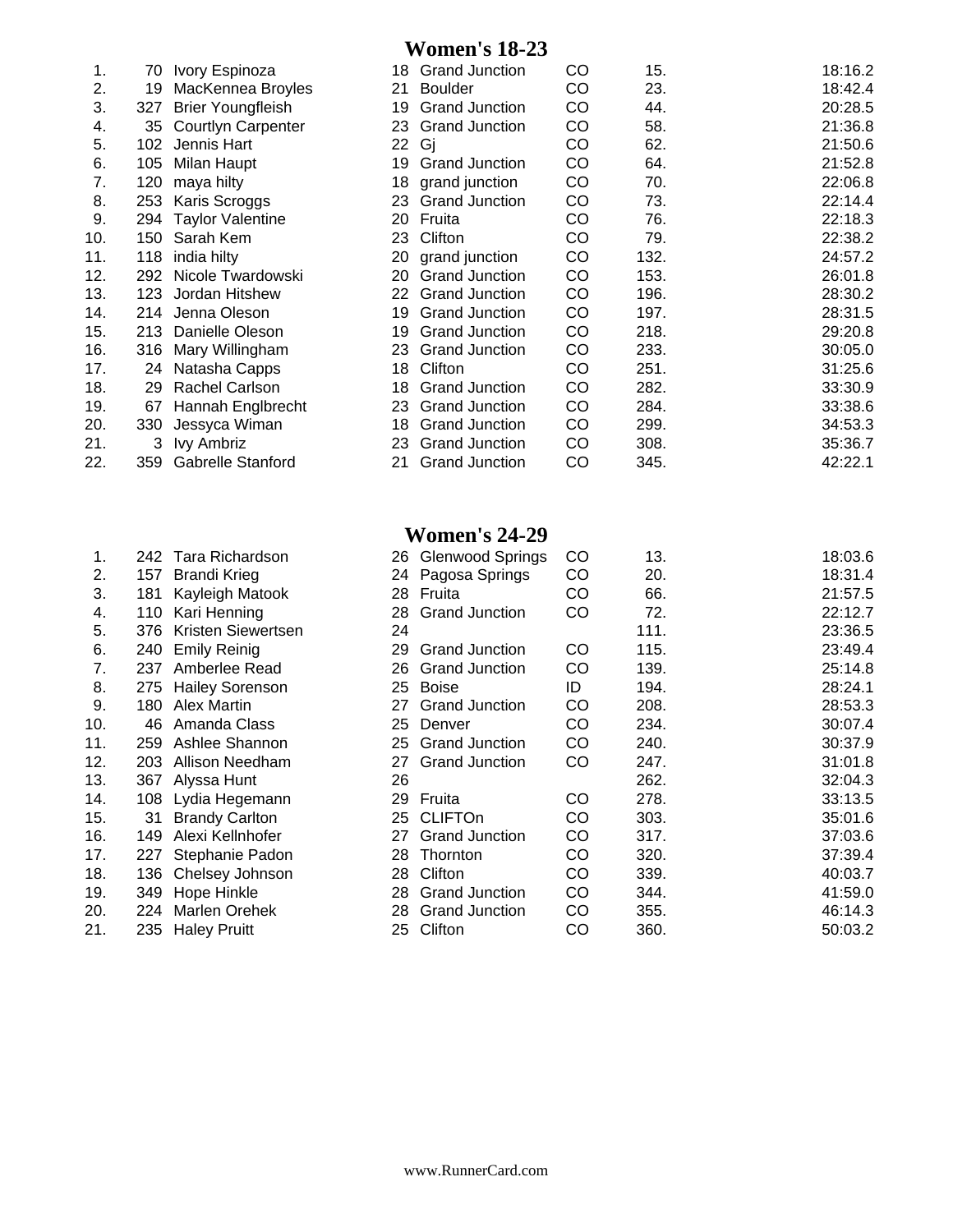#### **Women's 30-39**

| 1.  |     | 353 Kristi Garcia        | 35 | <b>Grand Junction</b>   | CO        | 45.  | 20:40.6   |
|-----|-----|--------------------------|----|-------------------------|-----------|------|-----------|
| 2.  |     | 302 Stefanie Von Flue    |    | 34 Grand Junction       | CO        | 50.  | 20:59.6   |
| 3.  |     | 225 Lanie Osborne        |    | 34 Grand Junction       | CO        | 63.  | 21:51.1   |
| 4.  |     | 204 Erin Neil            | 31 | Denver                  | CO        | 84.  | 22:50.7   |
| 5.  |     | 345 Paige Kaptuch        | 39 | <b>Grand Junction</b>   | CO        | 89.  | 22:54.8   |
| 6.  | 378 | <b>Bree Pease</b>        | 37 |                         |           | 92.  | 23:01.2   |
| 7.  |     | 134 Brooke Jewsen        | 39 | Denver                  | CO        | 96.  | 23:14.2   |
| 8.  |     | 269 Kari Skordas         |    | 36 Rawlins              | <b>WY</b> | 102. | 23:25.8   |
| 9.  |     | 281 Andrea Stewart       | 32 | <b>Glenwood Springs</b> | CO        | 108. | 23:33.8   |
| 10. |     | 129 Kayla Hopkins        | 30 | Fruita                  | CO        | 109. | 23:34.1   |
| 11. |     | 77 Shannon Fetlz         |    | 37 Grand Junction       | CO        | 118. | 23:52.3   |
| 12. | 188 | <b>Heather McPherson</b> |    | 38 Grand Junction       | CO        | 120. | 24:08.4   |
| 13. |     | 255 Lauren Sell          |    | 31 GRAND JCTN           | CO        | 126. | 24:28.8   |
| 14. |     | 5 Laura Anderson         | 37 | Saratoga Springs        | UT        | 141. | 25:16.8   |
| 15. | 377 | <b>Stacy Falsone</b>     | 33 |                         |           | 173. | 26:58.1   |
| 16. |     | 245 Pamela Ruland        | 36 | <b>Grand Junction</b>   | CO        | 176. | 27:06.2   |
| 17. |     | 272 Sara Smith           |    | 35 Aurora               | CO        | 179. | 27:16.6   |
| 18. | 257 | Mckala Serrano           |    | 36 Vernal               | UT        | 185. | 27:35.0   |
| 19. |     | 166 Katie Larson         | 34 | Palisade                | CO        | 191. | 28:11.6   |
| 20. | 313 | Diana Williams           |    | 38 Grand Junction       | CO        | 204. | 28:43.0   |
| 21. |     | 155 Tabatha Kissner      |    | 36 Grand Junction       | CO        | 210. | 28:59.7   |
| 22. |     | 219 Emily Oliver         |    | 35 Castle Rock          | CO        | 211. | 29:03.8   |
| 23. | 121 | <b>Emily Hines</b>       |    | 34 Steamboat Springs    | CO        | 214. | 29:12.9   |
| 24. |     | 159 Jen Landini          |    | 36 Fruita               | CO        | 221. | 29:30.1   |
| 25. |     | 267 Courtney Simmons     |    | 33 Fruita               | CO        | 228. | 29:48.8   |
| 26. | 167 | Jen Laureano             | 38 | Breckenridge            | CO        | 237. | 30:22.1   |
| 27. |     | 57 Patrice Dixion        | 30 | <b>Grand Junction</b>   | CO        | 239. | 30:30.8   |
| 28. |     | 373 Jenna McKay          | 32 |                         |           | 249. | 31:22.8   |
| 29. |     | 370 Kimberly Brown       | 33 |                         |           | 252. | 31:25.8   |
| 30. | 369 | Jamie Brendle            | 30 |                         |           | 258. | 31:48.1   |
| 31. | 60  | <b>Alicia Drews</b>      | 34 | Whitewater              | CO        | 266. | 32:26.4   |
| 32. | 198 | Ilana Moir               | 36 | Fruita                  | CO        | 267. | 32:29.1   |
| 33. |     | 212 Julia O'Connell      | 34 | <b>Grand Junction</b>   | CO        | 277. | 33:12.0   |
| 34. |     | 192 Valerie Medina       |    | 36 Fruita               | CO        | 279. | 33:14.9   |
| 35. |     | 58 Kara Downey           |    | 33 FRUITA               | CO        | 280. | 33:24.8   |
| 36. |     | 307 Kellie White         |    | 35 Grand Junction       | CO        | 289. | 33:53.6   |
| 37. |     | 2 Ugne Adikeviciute      |    | 33 Grand Junction       | CO        | 291. | 33:56.8   |
| 38. |     | 236 Tawnya Quintana      |    | 36 Grand Junction       | CO        | 302. | 35:01.4   |
| 39. |     | 350 Rebecca Adkins       |    | 30 Grand Junction       | CO        | 324. | 38:04.9   |
| 40. |     | 116 Nikki Hertig         |    | 32 GRAND JUNCTION CO    |           | 328. | 38:31.2   |
| 41. |     | 164 Jennifer Larsen      |    | 34 Grand Junction       | CO        | 335. | 39:14.9   |
| 42. |     | 112 Emily Hereford       |    | 30 New York             | <b>NY</b> | 359. | 49:44.9   |
| 43. |     | 201 Esther Murrain       |    | 38 Clifton              | CO        | 369. | 1:06:51.6 |
|     |     |                          |    |                         |           |      |           |

| 1.  |     | 315 Sherry Williams  |
|-----|-----|----------------------|
| 2.  | 297 | Tammy Van Pelt       |
| 3.  |     | 362 JoAnn Lambert    |
| 4.  |     | 36 Julie Carpenter   |
| 5.  |     | 47 Kristin Coakley   |
| 6.  |     | 202 Kendra Nachtrieb |
| 7.  |     | 124 Gwyn Hittle      |
| 8.  |     | 122 Tona Hines       |
| 9.  |     | 252 Holly Scott      |
| 10. |     | 13 Glenna Beasley    |
| 11. |     | 243 Kelly Rienks     |
| 12. |     | 147 Caralae Kellerby |

## **Women's 40-49**

|  |                                                                                                                                                                                                                                                             | <b>CO</b>                                                                                                                                                                                                                                       | 78.  | 22:31.0 |
|--|-------------------------------------------------------------------------------------------------------------------------------------------------------------------------------------------------------------------------------------------------------------|-------------------------------------------------------------------------------------------------------------------------------------------------------------------------------------------------------------------------------------------------|------|---------|
|  |                                                                                                                                                                                                                                                             | CO                                                                                                                                                                                                                                              | 135. | 25:03.6 |
|  |                                                                                                                                                                                                                                                             | CO                                                                                                                                                                                                                                              | 150. | 25:58.1 |
|  |                                                                                                                                                                                                                                                             | CO                                                                                                                                                                                                                                              | 168. | 26:50.4 |
|  |                                                                                                                                                                                                                                                             | CO                                                                                                                                                                                                                                              | 184. | 27:32.1 |
|  |                                                                                                                                                                                                                                                             | <sub>CO</sub>                                                                                                                                                                                                                                   | 195. | 28:27.3 |
|  |                                                                                                                                                                                                                                                             | CO                                                                                                                                                                                                                                              | 199. | 28:32.8 |
|  |                                                                                                                                                                                                                                                             | CO                                                                                                                                                                                                                                              | 203. | 28:39.1 |
|  |                                                                                                                                                                                                                                                             | CO                                                                                                                                                                                                                                              | 216. | 29:14.4 |
|  |                                                                                                                                                                                                                                                             | CO                                                                                                                                                                                                                                              | 230. | 29:54.7 |
|  |                                                                                                                                                                                                                                                             | CO                                                                                                                                                                                                                                              | 261. | 31:52.8 |
|  |                                                                                                                                                                                                                                                             | <b>CO</b>                                                                                                                                                                                                                                       | 269. | 32:35.0 |
|  | 315 Sherry Williams<br>297 Tammy Van Pelt<br>362 JoAnn Lambert<br>36 Julie Carpenter<br>47 Kristin Coakley<br>202 Kendra Nachtrieb<br>124 Gwyn Hittle<br>122 Tona Hines<br>252 Holly Scott<br>13 Glenna Beasley<br>243 Kelly Rienks<br>147 Caralae Kellerby | 43 Grand Junction<br>49 Grand Junction<br>49 Grand Junction<br>43 Aurora<br>44 Grand Junction<br>40 Highlands Ranch<br>40 Molina<br>42 Grand Junction<br>45 Grand Junction<br>42 Parker<br>48 Paonia<br>40 Grand Junction<br>www.RunnerCard.com |      |         |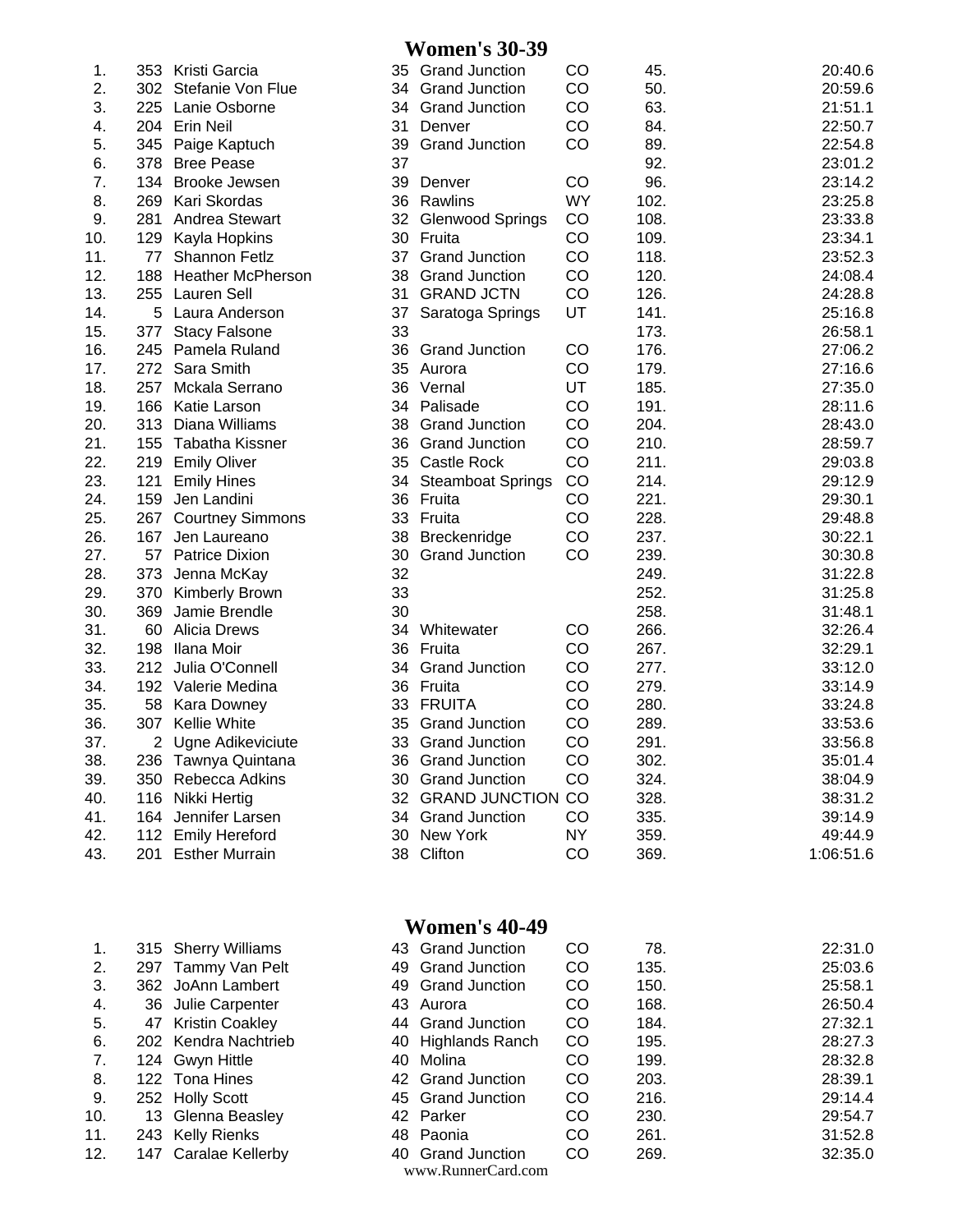|    |                                                                                                                                                                                                                                          | CO                                                                                                                                                                                               | 275. | 33:10.2 |
|----|------------------------------------------------------------------------------------------------------------------------------------------------------------------------------------------------------------------------------------------|--------------------------------------------------------------------------------------------------------------------------------------------------------------------------------------------------|------|---------|
|    |                                                                                                                                                                                                                                          | <b>CO</b>                                                                                                                                                                                        | 276. | 33:10.5 |
| 81 |                                                                                                                                                                                                                                          | CO                                                                                                                                                                                               | 281. | 33:29.0 |
| 97 |                                                                                                                                                                                                                                          | <b>CO</b>                                                                                                                                                                                        | 288. | 33:48.8 |
|    |                                                                                                                                                                                                                                          | <b>CO</b>                                                                                                                                                                                        | 304. | 35:04.0 |
|    |                                                                                                                                                                                                                                          | AR.                                                                                                                                                                                              | 315. | 36:45.2 |
|    | 44                                                                                                                                                                                                                                       |                                                                                                                                                                                                  | 316. | 36:58.5 |
|    |                                                                                                                                                                                                                                          | CO                                                                                                                                                                                               | 332. | 38:59.2 |
|    |                                                                                                                                                                                                                                          | <b>CO</b>                                                                                                                                                                                        | 338. | 39:40.6 |
|    |                                                                                                                                                                                                                                          | CO                                                                                                                                                                                               | 340. | 40:04.2 |
|    |                                                                                                                                                                                                                                          | <b>CO</b>                                                                                                                                                                                        | 347. | 43:51.9 |
|    |                                                                                                                                                                                                                                          | CO                                                                                                                                                                                               | 350. | 44:37.1 |
|    | 306 Catherine Weeks<br>305 Tricia Watson<br>Cody Foye<br>Amy Hand<br>244 Jill Rimmey<br>30 Sarah Carlson<br>384 Michele Rewold<br>42 Linda Castillo<br>174 Angela Lynch<br>82 Amelia Franz<br>32 Cheryl Carlton<br>113 Yolisma Hernandez | 45 Grand Jct<br>41 CLIFTON<br>43 Fruita<br>47 Grand Junction<br>48 Grand Junction<br>42 Rogers<br>47 Grand Junction<br>40 Grand Junction<br>45 Grand Junction<br>47 Clifton<br>43 Grand Junction |      |         |

#### **Women's 50-59**

| 1.  | 280. | <b>Suzie Steel</b>   | 58 | <b>Grand Junction</b> | CO        | 54.  | 21:27.5   |
|-----|------|----------------------|----|-----------------------|-----------|------|-----------|
| 2.  | 119  | jill hilty           | 58 | grand junction        | CO        | 133. | 24:58.2   |
| 3.  |      | 114 Kathryn Herrera  |    | 52 Grand Junction     | CO        | 151. | 26:00.8   |
| 4.  | 187  | Pam McLaughlin       | 54 | <b>Grand Junction</b> | CO        | 156. | 26:16.5   |
| 5.  | 163  | Emma-Leigh Larsen    |    | 53 Fruita             | CO        | 172. | 26:57.6   |
| 6.  | 226  | <b>Sherry Padon</b>  | 57 | Palisade              | CO        | 180. | 27:17.9   |
| 7.  | 273  | Lydia Sorensen       | 55 | <b>Branson</b>        | <b>MO</b> | 206. | 28:50.4   |
| 8.  | 100  | Kelly Hanson         | 53 | <b>Grand Junction</b> | CO        | 213. | 29:05.7   |
| 9.  | 168  | Cindy Leaming        | 55 | Cottonwood Heights UT |           | 236. | 30:20.5   |
| 10. | 137  | Jane Johnson         | 54 | <b>Grand Junction</b> | CO        | 238. | 30:24.3   |
| 11. | 69   | Theresa Englbrecht   | 55 | <b>Grand Junction</b> | CO        | 244. | 30:53.1   |
| 12. | 80   | Darla Fortner        | 52 | <b>Grand Junction</b> | CO        | 270. | 32:35.3   |
| 13. | 320  | Debora Woldruff      | 53 | <b>Grand Junction</b> | CO        | 294. | 34:11.3   |
| 14. | 274  | Anne Sorenson        | 56 | <b>Grand Junction</b> | CO        | 296. | 34:20.8   |
| 15. | 333  | Paula Wiman          | 54 | <b>Grand Junction</b> | CO        | 300. | 34:54.3   |
| 16. | 331  | Carolyn Champagne    | 52 | <b>Grand Junction</b> | CO        | 301. | 34:55.7   |
| 17. | 323  | Barbara Wolny        | 59 | <b>Grand Junction</b> | CO        | 305. | 35:22.3   |
| 18. | 158  | Diane Krieg          | 58 | Pagosa Springs        | CO        | 312. | 36:06.7   |
| 19. | 64   | <b>Kristy Driver</b> | 53 | Fruita                | CO        | 313. | 36:15.6   |
| 20. | 217  | Pauline Oleson       | 53 | <b>Grand Junction</b> | CO        | 322. | 37:58.8   |
| 21. | 291  | <b>ANN TROUT</b>     | 56 | <b>Grand Junction</b> | CO        | 341. | 40:09.7   |
| 22. | 205  | Janet Neil           | 59 | <b>Grand Junction</b> | CO        | 352. | 45:10.2   |
| 23. | 190  | Janet Medina         | 58 | Fruita                | CO        | 353. | 45:22.6   |
| 24. |      | 319 Lynn Wilson      | 54 | <b>Grand Junction</b> | CO        | 354. | 45:48.3   |
| 25. | 107  | Lyn Hazelhurst       | 54 | <b>Grand Junction</b> | CO        | 368. | 1:01:52.7 |
|     |      |                      |    |                       |           |      |           |

### **Women's 60-69**

| 1.             | 178 Juanita Mancuso | 61 Grand Jct      | CO            | 155. | 26:15.7 |
|----------------|---------------------|-------------------|---------------|------|---------|
| 2.             | 88 Jeanie Grooms    | 61 Fruita         | <sub>CO</sub> | 177. | 27:07.5 |
| 3.             | 210 Liz Norris      | 64 Grand Junction | <sub>CO</sub> | 248. | 31:15.2 |
| 4.             | 262 Teri Shecter    | 62 Grand Junction | <sub>CO</sub> | 256. | 31:37.8 |
| 5 <sub>1</sub> | 43 Linda Catt       | 63 Fruita         | CO            | 358. | 49:42.5 |
| 6.             | 90 Moiselle Grubbs  | 69 Fruita         | CO            | 362. | 50:14.5 |
| 7 <sub>1</sub> | 260 Jackie shannon  | 60 grand junction | <sub>CO</sub> | 363. | 50:20.8 |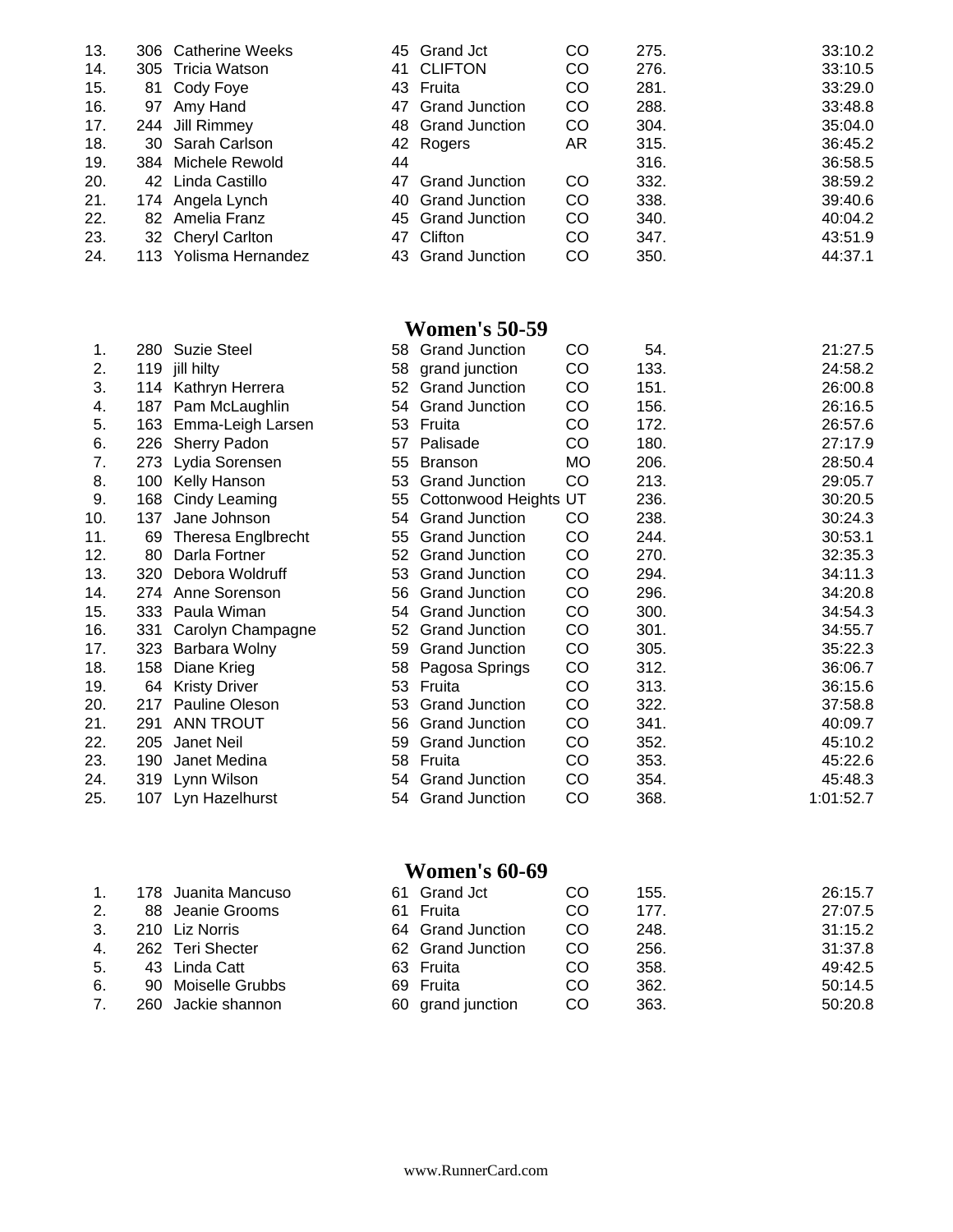## **Men's 1-11**

| 1.  |     | 290 Scott Thompson    |     | 11 Greeley            | CO            | 74.  | 22:15.5 |
|-----|-----|-----------------------|-----|-----------------------|---------------|------|---------|
| 2.  |     | 171 Tyce LeFebre      | 11  | <b>Grand Junction</b> | <sub>CO</sub> | 77.  | 22:18.4 |
| 3.  | 348 | Mason Langland        |     | 10 Grand Junction     | CO            | 138. | 25:11.9 |
| 4.  | 86  | Sam Garmany           | 11  | <b>Grand Junction</b> | <b>CO</b>     | 164. | 26:36.6 |
| 5.  |     | 300 Tyler Von Burg    | 10. | <b>Grand Junction</b> | <b>CO</b>     | 167. | 26:50.3 |
| 6.  | 379 | Larkin Watleni        | 8   |                       |               | 170. | 26:53.5 |
| 7.  |     | 85 Ben Garmany        | 9   | <b>Grand Junction</b> | <b>CO</b>     | 200. | 28:33.4 |
| 8.  | 347 | Dawson Fromang        | 9   | <b>Grand Junction</b> | CO            | 268. | 32:30.0 |
| 9.  | 93  | Jacob Gustafson       | 8   | <b>Grand Junction</b> | CO            | 271. | 32:36.9 |
| 10. | 21  | JaMarcus Cameron      | 11  | <b>Grand Jct</b>      | CO            | 287. | 33:43.4 |
| 11. |     | 383 Trae Rentie       | 9   |                       |               | 325. | 38:05.5 |
| 12. |     | 366 Ashton Vaughn     | 11  |                       |               | 334. | 39:06.6 |
| 13. |     | 173 Andrew Lynch      | 10  | <b>Grand Junction</b> | <b>CO</b>     | 336. | 39:36.6 |
| 14. | 179 | Dean Marsh            | 11  | <b>Grand Junction</b> | <b>CO</b>     | 337. | 39:36.8 |
| 15. | 381 | Andrew Montoni-Tiller | 11  |                       |               | 342. | 40:46.7 |
| 16. |     | 365 Fischer Vaughn    | 9   |                       |               | 348. | 43:54.9 |
| 17. |     | 162 Kasen Landini     | 5.  | Fruita                | CO            | 357. | 49:41.1 |
|     |     |                       |     |                       |               |      |         |

## **Men's 12-17**

| 1.  | 25  | David Cardenas           | 17              | <b>Grand Junction</b> | CO | 5.   | 17:06.3 |
|-----|-----|--------------------------|-----------------|-----------------------|----|------|---------|
| 2.  | 270 | <b>Reuben Smart</b>      |                 | 17 Grand Junction     | CO | 9.   | 17:42.2 |
| 3.  | 271 | <b>Tyman Smart</b>       |                 | 16 Grand Junction     | CO | 11.  | 17:49.7 |
| 4.  | 17  | <b>Bryce Boggs</b>       |                 | 16 Grand Junction     | CO | 16.  | 18:23.7 |
| 5.  | 96  | Nicholas Hamacher        | 17 <sup>2</sup> | <b>Grand Junction</b> | CO | 17.  | 18:24.0 |
| 6.  | 229 | Uriah Pfeffer            |                 | 17 Fruita             | CO | 18.  | 18:26.2 |
| 7.  |     | 334 Lance Whitesides     |                 | 16 Grand Junction     | CO | 19.  | 18:29.6 |
| 8.  |     | 234 Hunter Prather       | 15              | <b>Grand Junction</b> | CO | 21.  | 18:31.6 |
| 9.  | 183 | Jared McClain            |                 | 16 Grand Junction     | CO | 24.  | 18:47.5 |
| 10. | 169 | Jordan Leblow            |                 | 13 Grand Junction     | CO | 25.  | 18:47.8 |
| 11. |     | 343 Gannon Seagren       |                 | 15 Grand Junction     | CO | 26.  | 19:09.0 |
| 12. |     | 12 Oliver Balestrieri    |                 | 14 Grand Junction     | CO | 28.  | 19:25.1 |
| 13. |     | 23 Michael Capps         |                 | 16 Clifton            | CO | 34.  | 19:47.0 |
| 14. | 75  | <b>Seth Fenwick</b>      |                 | 12 Fruita             | CO | 36.  | 19:54.8 |
| 15. | 78  | Jeffrey Fiantaca         | 15              | <b>Grand Junction</b> | CO | 39.  | 20:09.3 |
| 16. | 309 | John Whyte               |                 | 14 Towaoc             | CO | 40.  | 20:17.2 |
| 17. | 289 | Quayden Thoma            |                 | 13 Grand Junction     | CO | 42.  | 20:22.3 |
| 18. | 130 | Jakob Hulquest           | 17 <sup>2</sup> | <b>Broomfield</b>     | CO | 46.  | 20:42.3 |
| 19. | 329 | Mac Zastrow              | 14              | <b>Grand Junction</b> | CO | 51.  | 21:11.2 |
| 20. | 50  | <b>Zander Condit</b>     | 16              | Littleton             | CO | 53.  | 21:27.3 |
| 21. | 256 | logan seriani            |                 | 15 Fruita             | CO | 61.  | 21:45.2 |
| 22. | 361 | Jack Jordan              |                 | 14 Grand Junction     | CO | 65.  | 21:56.1 |
| 23. |     | 284 Luke Sturgeon        |                 | 14 Grand Junction     | CO | 67.  | 21:58.6 |
| 24. | 228 | Jack Perrin              |                 | 15 Grand Junction     | CO | 80.  | 22:38.7 |
| 25. | 193 | Jacob Melchor            |                 | 17 Grand Junction     | CO | 87.  | 22:52.7 |
| 26. | 141 | <b>Miller Jones</b>      |                 | 12 Grand junction     | CO | 90.  | 22:57.1 |
| 27. |     | 358 Nickolas Berg-Espino |                 | 15 Grand Junction     | CO | 103. | 23:26.0 |
| 28. | 65  | <b>Caleb Elliss</b>      |                 | 14 Grand Junction     | CO | 121. | 24:08.6 |
| 29. |     | 287 TRENT TARGETT        |                 | 12 Fruita             | CO | 122. | 24:09.3 |
| 30. |     | 127 Zach Hittle          |                 | 16 Molina             | CO | 125. | 24:14.5 |
| 31. |     | 215 Luke Oleson          |                 | 16 Grand Junction     | CO | 140. | 25:15.5 |
| 32. |     | 246 Brock Sanger         |                 | 16 Grand Junction     | CO | 147. | 25:46.3 |
| 33. | 37  | <b>Brenden Carr</b>      |                 | 17 Grand Junction     | CO | 159. | 26:23.6 |
| 34. | 135 | Keynan Johannes          |                 | 15 Grand Junction     | CO | 160. | 26:26.2 |
| 35. |     | 200 Alex Morrall         |                 | 13 Grand Junction     | CO | 174. | 27:01.2 |
| 36. |     | 207 Peyton Nessler       |                 | 13 Fruita             | CO | 178. | 27:11.0 |
| 37. | 145 | <b>Benton Kellerby</b>   |                 | 12 Grand Junction     | CO | 188. | 27:42.3 |
| 38. | 261 | Josh Shannon             |                 | 12 grand junction     | CO | 254. | 31:27.9 |
|     |     |                          |                 | www.RunnerCard.com    |    |      |         |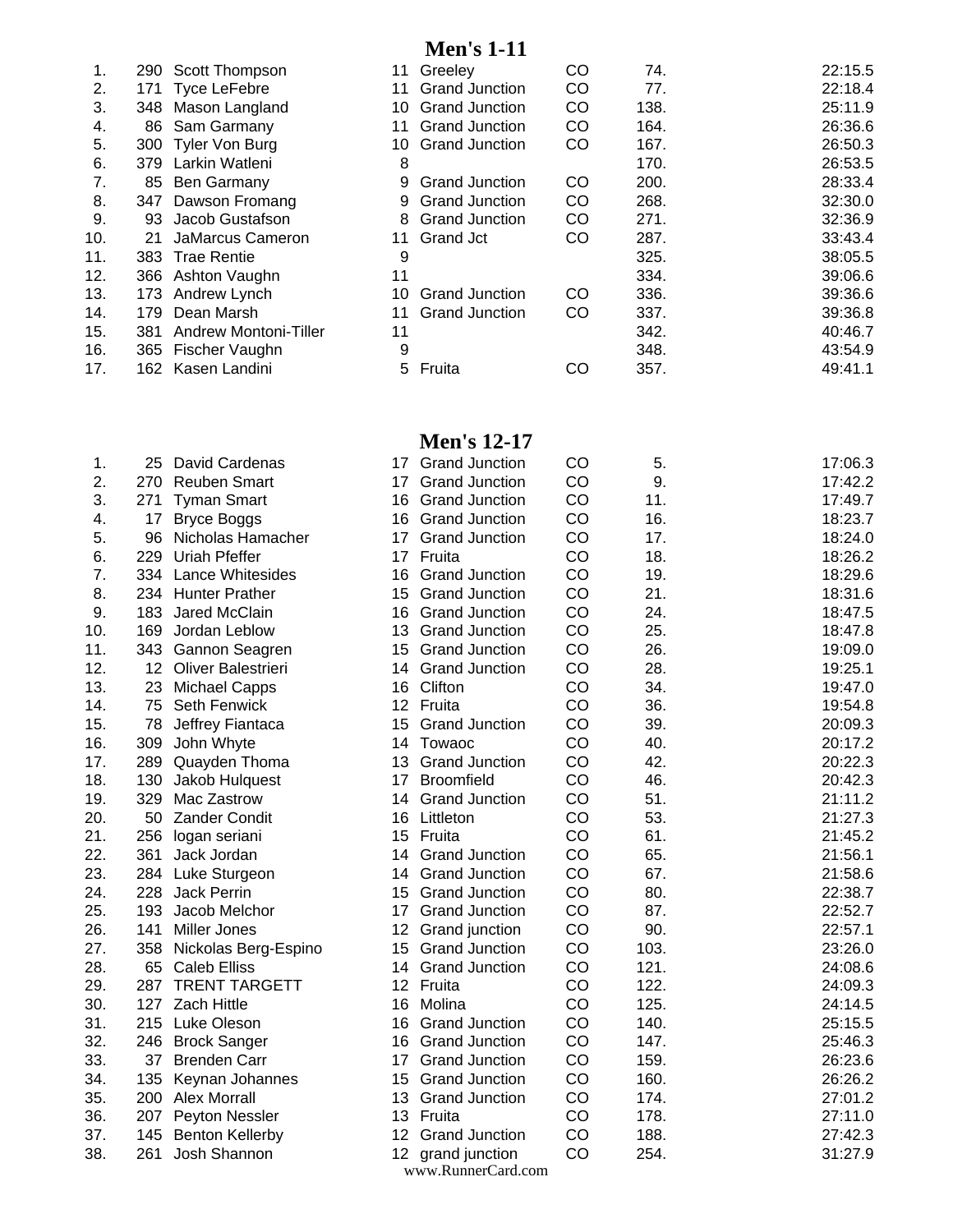| 39. | 380 Matthew Montoni-Tiller | 16 |                   |           | 259. | 31:50.8   |
|-----|----------------------------|----|-------------------|-----------|------|-----------|
| 40. | 22 David Capps             |    | 15 Clifton        | CO        | 263. | 32:06.5   |
| 41. | 146 Brayden Kellerby       |    | 12 Grand Junction | CO        | 274. | 33:10.0   |
| 42. | 83 Gabriel Gallagher       |    | 14 Grand Junction | <b>CO</b> | 321. | 37:42.9   |
| 43. | 322 Viktor Woldruff        |    | 14 Grand Junction | <b>CO</b> | 323. | 38:04.8   |
| 44. | 321 Jacob Woldruff         |    | 17 Grand Junction | CO        | 330. | 38:52.6   |
| 45. | 335 Andrew Agredano        |    | 12 Grand Junction | CO        | 331. | 38:55.3   |
| 46. | 222 Lukas Olson            |    | 12 Grand Junction | CO        | 367. | 1:00:44.0 |

#### **Men's 18-23**

| 1.  |     | <b>Kyle Eller</b>      |     | 22 Colorado Springs   | $\mathbf{co}$ | 2.   | 15:14.7 |
|-----|-----|------------------------|-----|-----------------------|---------------|------|---------|
| 2.  | 15  | <b>Talon Berta</b>     | 18. | <b>Grand Junction</b> | CO            | 7.   | 17:17.2 |
| 3.  | 317 | Jed Wilson             | 19  | <b>Grand Junction</b> | CO            | 27.  | 19:24.6 |
| 4.  |     | 7 Evan Arcand          | 18  | <b>Grand Junction</b> | CO            | 29.  | 19:37.6 |
| 5.  | 341 | Kyle Przystup          | 18  | <b>Grand Junction</b> | CO            | 30.  | 19:38.2 |
| 6.  | 340 | <b>CJ Gonzales</b>     |     | 23 Grand Junction     | CO            | 32.  | 19:43.9 |
| 7.  | 199 | John Moir              | 19  | Fruita                | CO            | 35.  | 19:47.4 |
| 8.  | 186 | JT McLaughlin          | 20  | <b>Grand Junction</b> | CO            | 37.  | 20:00.1 |
| 9.  | 10  | Ammon Bair             |     | 18 Grand Junction     | CO            | 41.  | 20:19.5 |
| 10. | 298 | Teague Van Pelt        | 20  | <b>Grand Junction</b> | CO            | 43.  | 20:26.4 |
| 11. | 248 | <b>Carl Scheevel</b>   | 22  | <b>Grand Junction</b> | CO            | 59.  | 21:43.4 |
| 12. |     | 153 Kyle Kincaid       |     | 20 Fruita             | CO            | 60.  | 21:44.2 |
| 13. |     | 232 Adam Poovey        | 19  | <b>Grand Junction</b> | CO            | 71.  | 22:10.6 |
| 14. | 318 | Jonah Wilson           | 20  | <b>Grand Junction</b> | CO            | 81.  | 22:39.7 |
| 15. |     | 360 Bryan Lee          | 19  | <b>Grand Junction</b> | CO            | 91.  | 22:58.3 |
| 16. | 87  | <b>Anthony Gray</b>    | 22  | Gunnison              | CO            | 93.  | 23:05.6 |
| 17. | 299 | Cody Volt              | 22  | Kremmling             | CO            | 97.  | 23:16.1 |
| 18. |     | 184 Adam McGovern      | 21  | Collbran              | CO            | 105. | 23:28.2 |
| 19. | 9   | Jason Armendariz       | 23  | Fruita                | CO            | 171. | 26:55.1 |
| 20. | 176 | <b>Taylor Mahoney</b>  |     | 18 Grand Junction     | CO            | 207. | 28:51.2 |
| 21. | 332 | <b>Blake Champagne</b> | 19  | <b>Grand Junction</b> | CO            | 255. | 31:35.0 |
| 22. | 68  | Joe Englbrecht         | 21  | <b>Grand Junction</b> | CO            | 285. | 33:38.9 |
| 23. | 101 | Lucas Harrison         |     | 23 FORT COLLINS       | CO            | 298. | 34:45.4 |

#### **Men's 24-29**

| 27 | <b>Boulder</b>        | CO | 1.   | 15:02.0 |
|----|-----------------------|----|------|---------|
| 26 |                       |    | 3.   | 15:16.3 |
| 26 | <b>CHAMPAIGN</b>      | IL | 4.   | 15:23.4 |
| 28 | <b>Grand Junction</b> | CO | 8.   | 17:30.7 |
| 24 | Seattle               | WA | 10.  | 17:46.1 |
| 27 | <b>Grand Junction</b> | CO | 31.  | 19:40.0 |
| 25 | <b>Grand Junction</b> | CO | 47.  | 20:43.4 |
| 27 |                       |    | 48.  | 20:45.8 |
| 29 |                       |    | 88.  | 22:53.6 |
| 28 | <b>Grand Junction</b> | CO | 101. | 23:25.1 |
| 24 | <b>Grand Junction</b> | CO | 112. | 23:36.7 |
| 27 | clifton               | CO | 113. | 23:43.9 |
| 25 | <b>Grand Junction</b> | CO | 129. | 24:45.2 |
| 25 | <b>GRAND JUNCTION</b> | CO | 134. | 24:59.5 |
| 29 | Fruita                | CO | 182. | 27:23.3 |
| 24 |                       |    | 202. | 28:34.6 |
| 28 | <b>Grand Junction</b> | CO | 222. | 29:34.1 |
| 27 | <b>Grand Junction</b> | CO | 227. | 29:45.9 |
| 24 | Towaoc                | CO | 235. | 30:20.0 |
| 28 | <b>Grand Junction</b> | CO | 309. | 35:37.1 |
|    |                       |    |      |         |

#### **2. 375 Joshua Gomez 26 3. 15:16.3** 3. 132 Craig Hunt 4. 133 Forrest Jarvi 5. 296 Samuel Van Pelt 6. 279 Ryan Steel 7. 339 Jeff Gonzales 8. 374 Ryan Haatzinger 9. 372 Tyler Coleman 10. 111 Sam Henning 11. 357 Josh Walker 12. 34 Johnathan Carlton 13. 143 Ryan Keeler 14. 211 Grayson O'Roark 15. 182 Nicholas Matook 16. 382 Timothy Carlton 17. 251 David Schwenke 18. 11 Brandon Baker 19. 310 Joshua Whyte

**1. 191 Martin Medina 27 Boulder CO 1. 15:02.0**

20. 4 Luis Ambriz

www.RunnerCard.com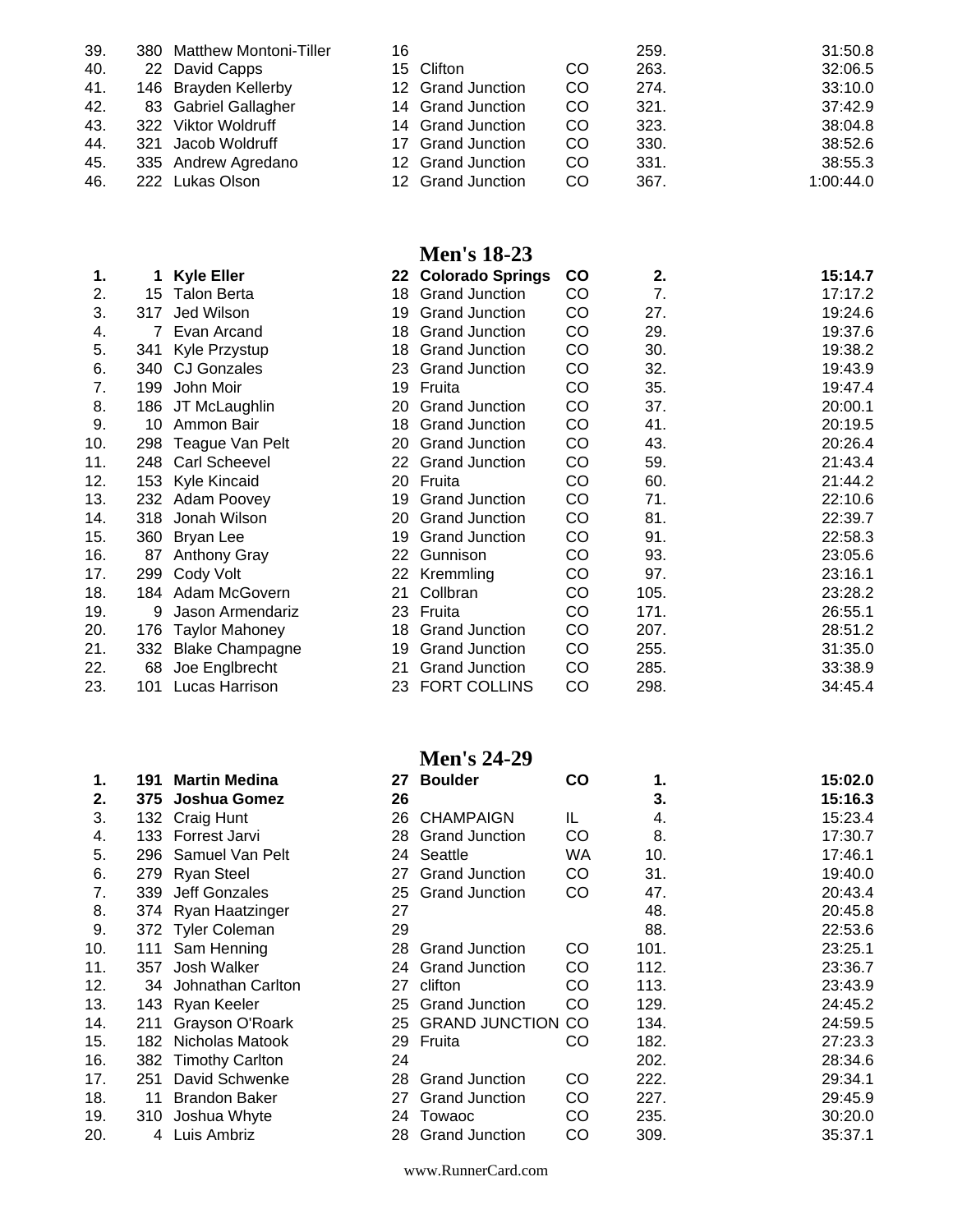#### **Men's 30-39**

| 1.  | 91  | Ryan Guldan               | 34 | <b>Grand Junction</b>   | CO | 6.   | 17:09.3 |
|-----|-----|---------------------------|----|-------------------------|----|------|---------|
| 2.  | 218 | <b>Brian Oliver</b>       | 31 | Gunnison                | CO | 12.  | 17:50.9 |
| 3.  | 311 | <b>Karl Wicklund</b>      | 30 | <b>Grand Junction</b>   | CO | 33.  | 19:46.5 |
| 4.  |     | 254 Adam Sczech           |    | 34 Fruita               | CO | 38.  | 20:06.4 |
| 5.  |     | 385 Landon Loepker        | 34 |                         |    | 49.  | 20:52.2 |
| 6.  |     | 312 Brian Williams        | 34 | <b>Grand Junction</b>   | CO | 56.  | 21:35.4 |
| 7.  |     | 282 Danny Stewart         | 32 | <b>Glenwood Springs</b> | CO | 86.  | 22:51.2 |
| 8.  | 258 | <b>Terrance Serrano</b>   |    | 38 Vernal               | UT | 94.  | 23:08.1 |
| 9.  | 266 | Eric Siersma              |    | 34 Fruita               | CO | 110. | 23:35.5 |
| 10. |     | 352 Kristofor Olson       | 34 | <b>Grand Junction</b>   | CO | 123. | 24:10.8 |
| 11. | 20  | <b>Chris Buzzell</b>      | 34 | <b>Grand Junction</b>   | CO | 130. | 24:49.3 |
| 12. | 351 | <b>Keller Cacbarreaux</b> | 37 | <b>Grand Junction</b>   | CO | 136. | 25:07.7 |
| 13. | 45  | Rojelio Chavez            | 32 | <b>Grand Junction</b>   | CO | 144. | 25:26.3 |
| 14. | 301 | John Von Flue             | 34 | <b>Grand Junction</b>   | CO | 146. | 25:45.5 |
| 15. | 223 | Jeff Orehek               | 39 | <b>Grand Junction</b>   | CO | 163. | 26:33.4 |
| 16. | 346 | Chase Worthmann           | 33 | <b>Grand Junction</b>   | CO | 169. | 26:50.5 |
| 17. | 71  | Paul Espinoza             | 37 | <b>Grand Junction</b>   | CO | 189. | 27:52.0 |
| 18. | 314 | <b>Matthew Williams</b>   | 38 | <b>Grand Junction</b>   | CO | 205. | 28:44.1 |
| 19. | 239 | <b>Colby Reece</b>        | 32 | <b>Grand Junction</b>   | CO | 209. | 28:58.4 |
| 20. | 160 | Joe Landini               | 37 | Fruita                  | CO | 220. | 29:29.6 |
| 21. |     | 304 Evan Walton           | 37 | <b>Grand Junction</b>   | CO | 231. | 29:57.5 |
| 22. | 79  | Daniel Findlay            | 34 | <b>Grand Junction</b>   | CO | 241. | 30:38.2 |
| 23. | 16  | Cory Bice                 | 30 | Fruita                  | CO | 253. | 31:26.7 |
| 24. | 368 | <b>Brandon Hunt</b>       | 35 |                         |    | 257. | 31:43.3 |
| 25. | 371 | <b>Hunter Sparrow</b>     | 39 |                         |    | 260. | 31:51.3 |
| 26. | 62  | Josh Drews                | 33 | Whitewater              | CO | 292. | 33:57.1 |
| 27. | 354 | Daniel Garcia             | 38 | <b>Grand Junction</b>   | CO | 319. | 37:26.8 |
| 28. | 230 | <b>Barry Pinney</b>       | 33 | Grand junction          | CO | 326. | 38:27.6 |
| 29. | 51  | Nic Crutchfield           | 38 | <b>Highlands Ranch</b>  | CO | 343. | 40:52.4 |

|     |                 |                         |    | <b>Men's 40-49</b>    |    |      |         |
|-----|-----------------|-------------------------|----|-----------------------|----|------|---------|
| 1.  | 170             | <b>Ted Leblow</b>       | 48 | <b>Grand Junction</b> | CO | 14.  | 18:15.9 |
| 2.  | 152             | Joel Kincaid            |    | 49 Fruita             | CO | 52.  | 21:13.6 |
| 3.  | 328             | <b>Troy Youngfleish</b> | 48 | <b>Grand Junction</b> | CO | 95.  | 23:13.1 |
| 4.  | 131             | Kevin Hulquest          | 43 | <b>Broomfield</b>     | CO | 99.  | 23:20.9 |
| 5.  | 40              | <b>Terry Carter</b>     | 40 | <b>Grand Junction</b> | CO | 100. | 23:25.0 |
| 6.  | 38              | Joe Carr                | 47 | <b>Grand Junction</b> | CO | 106. | 23:30.9 |
| 7.  | 250             | <b>Brian Schneider</b>  |    | 42 Parker             | CO | 107. | 23:33.5 |
| 8.  | 84              | Rodney Garcia           |    | 43 Grand Junction     | CO | 116. | 23:50.8 |
| 9.  | 268             | Paul Simmons            | 44 | Fruita                | CO | 117. | 23:50.9 |
| 10. | 175             | Sean Mac Millan         | 45 | <b>Grand Junction</b> | CO | 124. | 24:11.6 |
| 11. | 324             | <b>Trent Wuster</b>     | 46 | <b>FRUITA</b>         | CO | 127. | 24:31.0 |
| 12. | 52 <sub>2</sub> | Cory Davis              | 40 | Fruita                | CO | 131. | 24:53.9 |
| 13. | 66              | Adam Endsley            | 40 | <b>Grand Junction</b> | CO | 145. | 25:31.7 |
| 14. | 59              | <b>Eric Downing</b>     | 47 | <b>Grand Junction</b> | CO | 148. | 25:47.3 |
| 15. | 125             | Jon Hittle              | 41 | Molina                | CO | 158. | 26:21.0 |
| 16. | 39              | Joe Carter              | 46 | <b>Grand Junction</b> | CO | 161. | 26:31.0 |
| 17. | 26              | <b>Clint Carlson</b>    | 43 | Rogers                | AR | 190. | 28:11.0 |
| 18. | 177             | Larry Manchestrer       | 49 | <b>Grand Junction</b> | CO | 201. | 28:33.6 |
| 19. | 220             | M Lee Oliver            | 42 | Castle Rock           | CO | 212. | 29:04.9 |
| 20. | 140             | Mike Jones              | 41 | Grand junction        | CO | 225. | 29:38.0 |
| 21. | 241             | Jason Rexroad           | 45 | <b>Grand Junction</b> | CO | 245. | 30:57.3 |
| 22. | 276             | Geoffery Stanczyk       |    | 46 Springfield        | MO | 273. | 32:57.9 |
| 23. | 95              | Michael Hall            | 45 | <b>Grand Junction</b> | CO | 366. | 55:44.2 |
|     |                 |                         |    |                       |    |      |         |